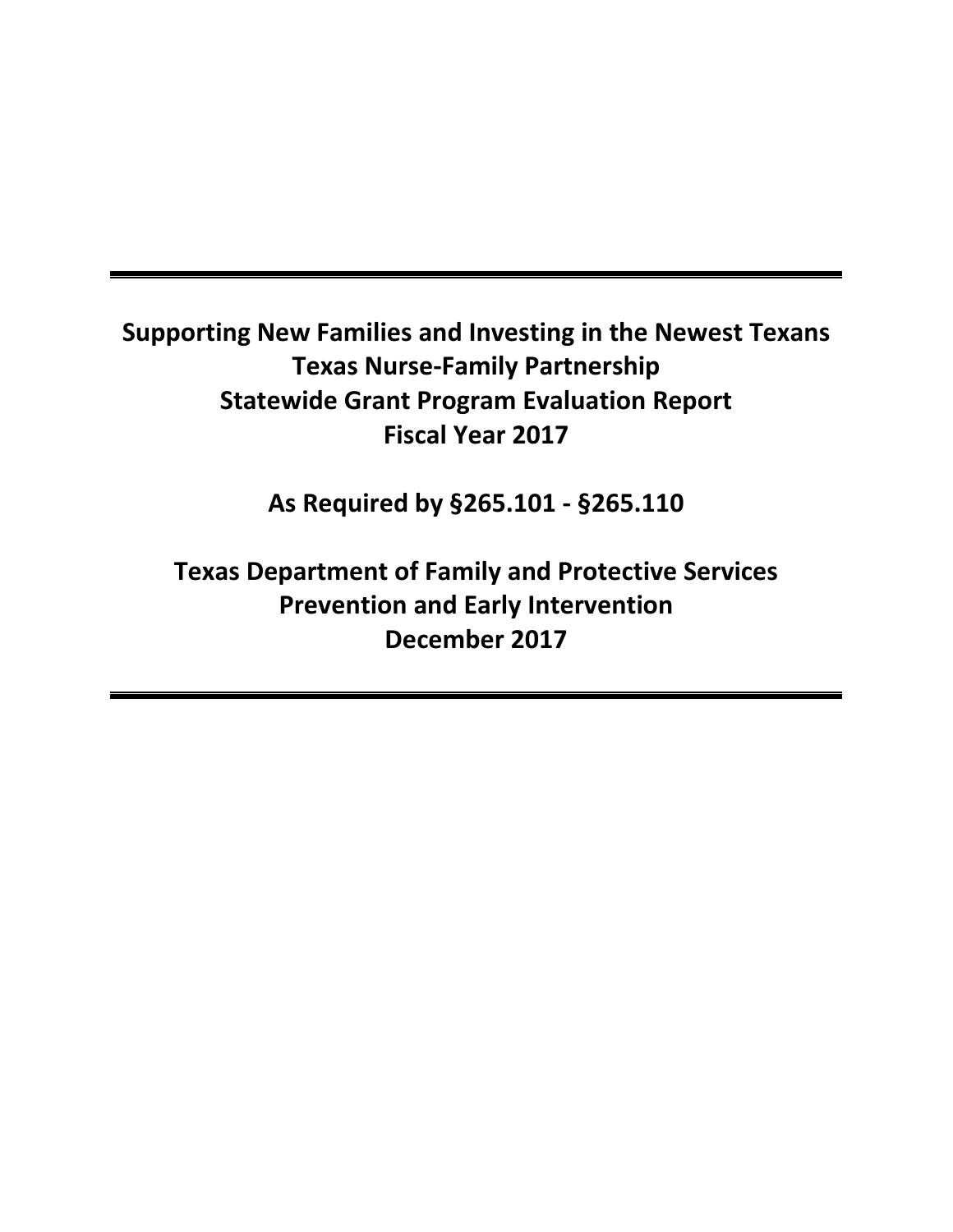# **Table of Contents**

### **List of Tables**

| Table 3. Demographic Characteristics of Newly Enrolled TNFP Clients, FY201712 |  |
|-------------------------------------------------------------------------------|--|
|                                                                               |  |
|                                                                               |  |

## **List of Figures**

| Figure 2. Client-Characteristic Elements of Fidelity in TNFP and National NFP, PY 201710 |  |
|------------------------------------------------------------------------------------------|--|
|                                                                                          |  |
| Figure 4. Retention During Each Phase for TNFP and National NFP, PY 201715               |  |
| Figure 5. Average Time Spent Per Visit on Each Domain for TNFP an Fid National NFP, 17   |  |
|                                                                                          |  |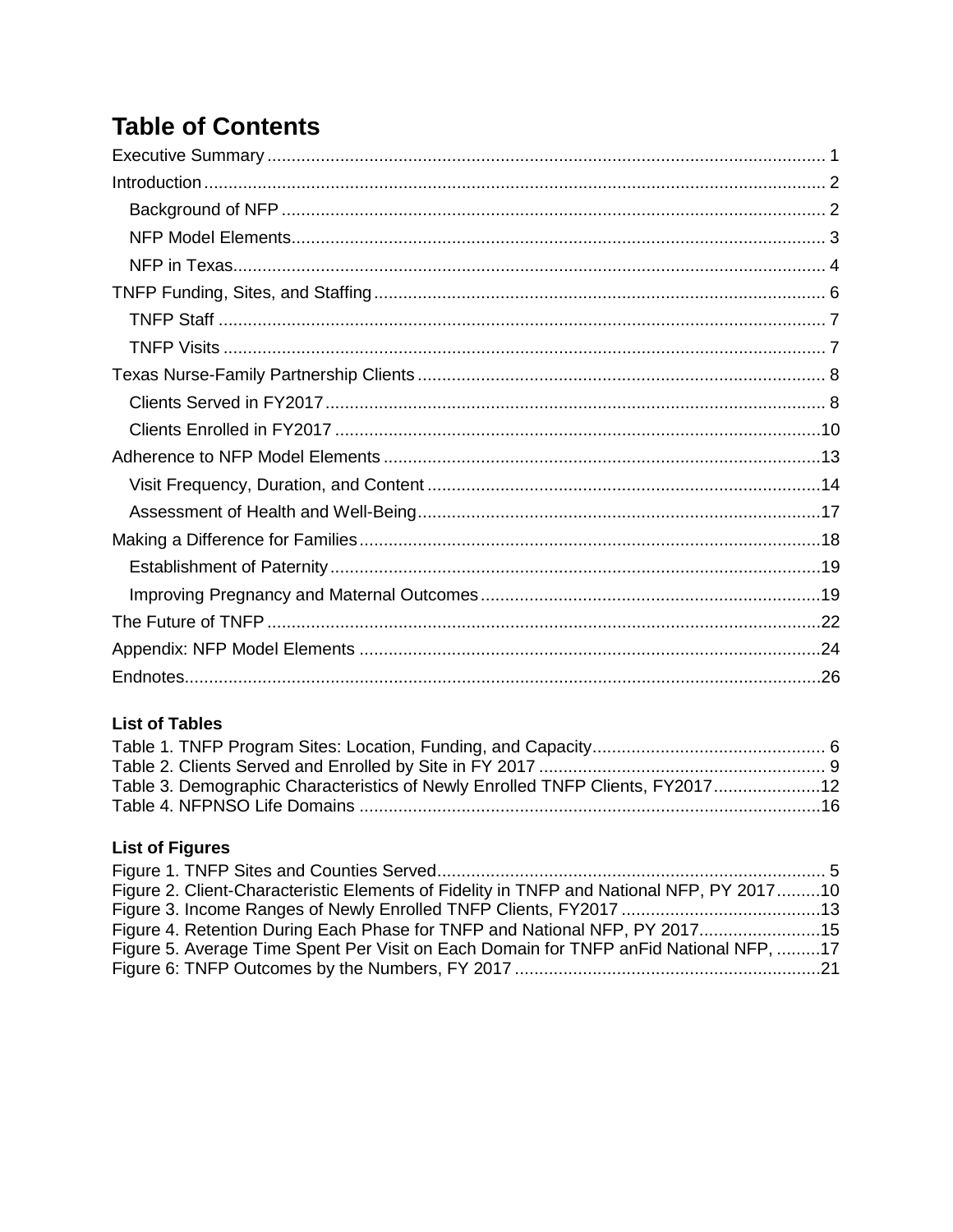## <span id="page-2-0"></span>**Executive Summary**

The Texas Nurse-Family Partnership (TNFP) competitive grant program was established by S.B. 156, 80<sup>th</sup> Legislature, Regular Session, 2007. The Department of Family and Protective Services (DFPS) leverages funds from the TNFP competitive grant program to award grants to community based organizations for the implementation and operation of Nurse Family Partnership (NFP) programs. In Fiscal Year 2016, oversight of TNFP was transferred to the DFPS Prevention and Early Intervention Division (PEI) by the Health and Human Services Consolidation Bill, S.B. 200, 84<sup>th</sup> Legislature, Regular Session, 2015. As such, §265.109 of the Texas Family Code requires PEI to submit an annual report to the Senate Health and Human Services Committee and the House Human Services Committee on the performance of each grant recipient during the preceding fiscal year. To fulfill this requirement, this report includes information on TNFP inputs, outputs, and outcomes in FY2017. The information included in this report is drawn from DFPS contracts with TNFP sites, community level reports to DFPS, the Texas Home Visiting (THV) data system, and the NFP data reporting system, Efforts to Outcomes.

The NFP program is a voluntary, evidence-based program that helps transform the lives of vulnerable first-time mothers and their babies through regular home visitation by specially trained registered nurses. NFP's mission is to empower first-time mothers living in poverty to successfully change their lives and the lives of their children through evidence-based nurse home visiting. To achieve their mission, NFP provides vital services to the families it serves. NFP improves pregnancy outcomes by helping women engage in good preventive health practices, including getting prenatal care from their healthcare providers, improving their diet, and reducing their use of cigarettes, alcohol, and illegal substances. NFP improves child health and development by helping parents provide responsible and competent care. NFP improves the economic self-sufficiency of the family by helping parents develop a vision for their own future, plan future pregnancies, continue their education, and find work.

Since the initial Request for Proposals in 2008, TNFP has grown from 1 site in Dallas to 14 state-funded sites serving low-income first time mothers in 22 counties across the state. In FY2017:

- these sites served 3,039 clients;
- enrolled 1,436 new clients; and
- had an average monthly caseload of 1,965 clients.

These clients were served with equal or greater fidelity to each of the model elements than NFP sites nationally, leading to better outcomes for NFP mothers and children. Clients see value in the services NFP provides, as illustrated by the 86 percent of clients who remained enrolled in the program on their one-year anniversary in FY2017.

TNFP was on par with PEI's FY2017 goal for pre-term births and exceeded the goal for breastfeeding rates at six-months after birth. PEI will be engaging with TNFP on continuous quality improvement efforts throughout FY2018 and beyond to ensure that the program continues to provide the highest quality services that improve outcomes for TNFP clients.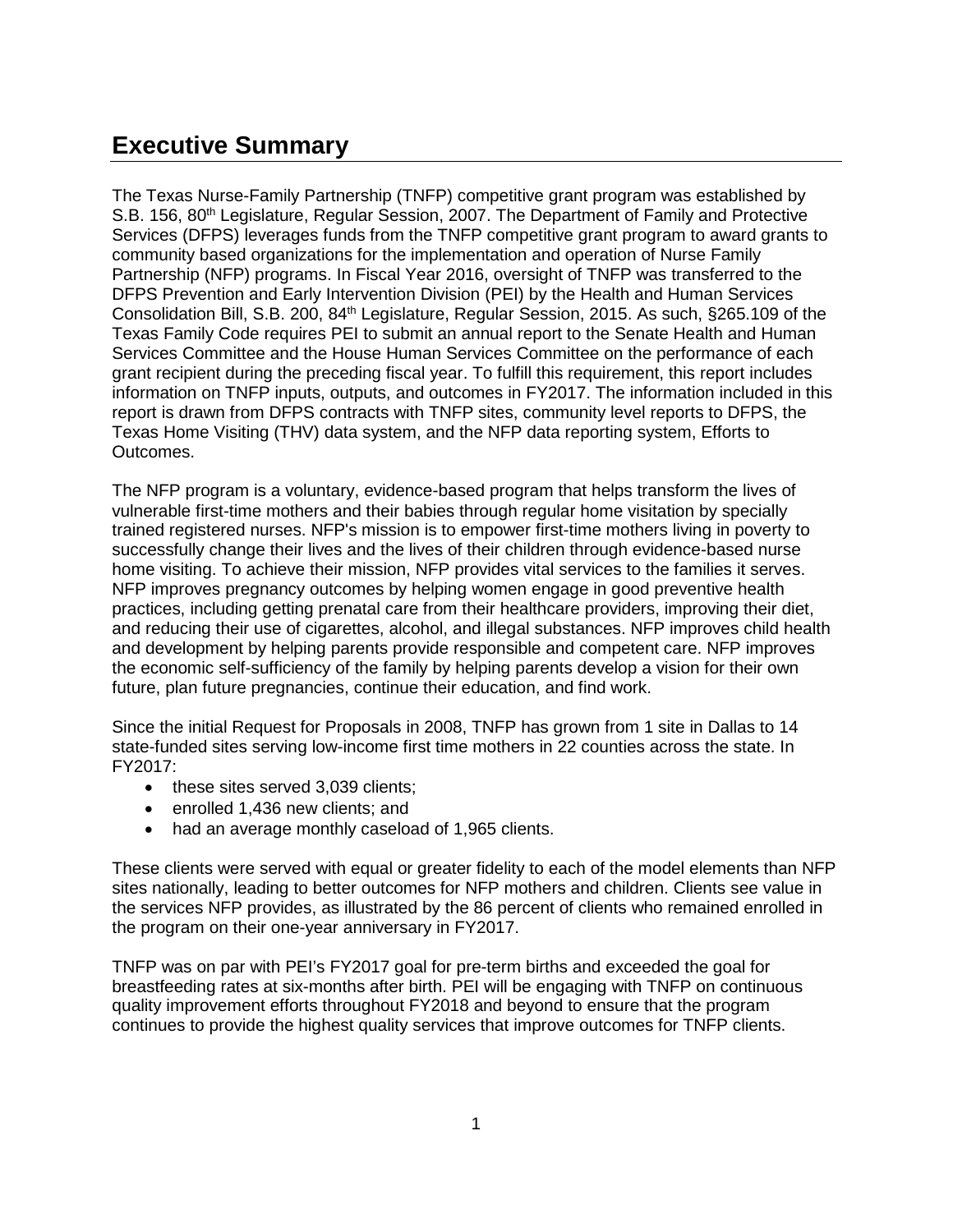## <span id="page-3-0"></span>**Introduction**

The Texas Nurse-Family Partnership (TNFP) competitive grant program was established by S.B. 156, 80<sup>th</sup> Legislature, Regular Session, 2008. The Department of Family and Protective Services (DFPS) leverages funds from the TNFP competitive grant program to award two-year grants to community based organizations for the implementation and operation of Nurse Family Partnership (NFP) programs. In FY2016, oversight of TNFP was transferred to the DFPS Prevention and Early Intervention Division (PEI) by the Health and Human Services Consolidation Bill, S.B. 200, 84<sup>th</sup> Legislature, Regular Session, 2015. As such, §265.109 of the Texas Family Code requires PEI to submit an annual report to the Senate Health and Human Services Committee and the House Human Services Committee on the performance of each grant recipient during the preceding fiscal year. To fulfill this requirement, this report includes information on TNFP inputs, outputs, and outcomes in FY2017. The information included in this report is drawn from DFPS contracts with TNFP sites, community level reports submitted to DFPS, and the NFP data reporting system Efforts to Outcomes.

This report includes six sections of interest to legislators and the general public. The sections include:

- 1. an introduction that includes background information about the Nurse Family Partnership (NFP) nationally, and in Texas;
- 2. a description of TNFP program sites, including their location, funding, capacity, and staffing;
- 3. an overview of demographic information on the clients served by TNFP;
- 4. information on model adherence by TNFP;
- 5. an overview of key outcomes achieved by TNFP sites in FY2017; and
- 6. a summary of the findings of this report and discussion of the activities and goals of TNFP in FY2018 and beyond.

## <span id="page-3-1"></span>*Background of NFP*

The Nurse-Family Partnership (NFP) program is a voluntary, evidence-based program that helps transform the lives of vulnerable first-time moms and their babies through regular home visitation by specially trained registered nurses. NFP's mission is to empower first-time mothers living in poverty to successfully change their lives and the lives of their children through evidence-based nurse home visiting. To achieve their mission, NFP provides vital services to the families it serves. NFP improves pregnancy outcomes by helping women engage in good preventive health practices, including getting prenatal care from their healthcare providers, improving their diet, and reducing their use of cigarettes, alcohol, and illegal substances. NFP improves child health and development by helping parents provide responsible and competent care. NFP improves the economic self-sufficiency of the family by helping parents develop a vision for their own future, plan future pregnancies, continue their education, and find employment.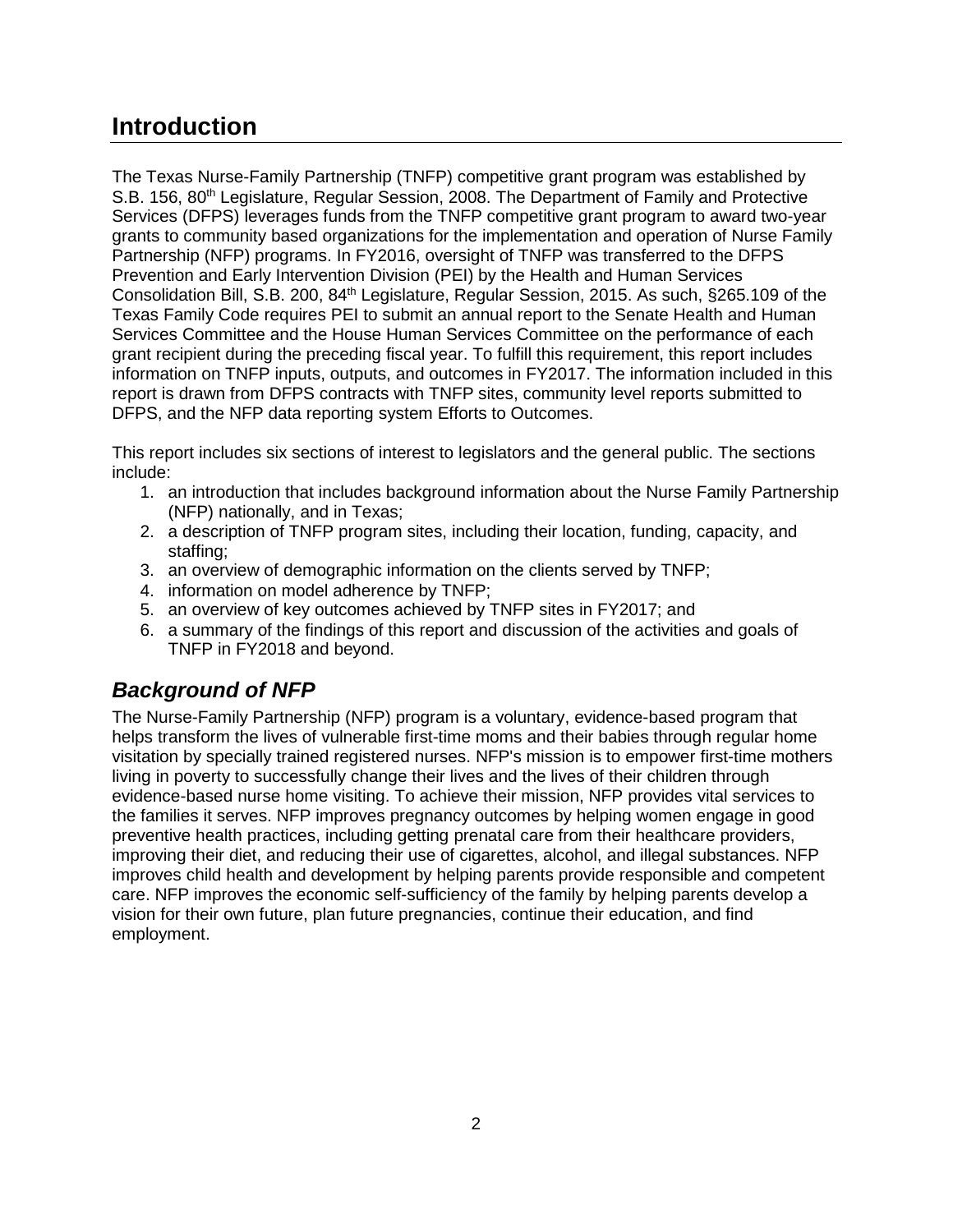### **NFP's Return on Investment**

An independent analysis conducted by the RAND Corporation found a more than 500 percent return on investment for dollars spent on high-risk populations and a nearly 300 percent return for dollars spent on all individuals served, by the time the child turned 15. Returns came from four types of government savings:

- Increased tax revenues due to increased earnings from employment,
- Child welfare systems savings due to reduced rates of child maltreatment,
- Decreased need for public assistance, and
- Decreased involvement in the criminal justice system.

### **The Evidence Base of Nurse Family Partnership**

Nurse Family Partnership (NFP) is an evidence-based program, supported by randomized control trials with diverse populations have been conducted on NFP. These studies have found a variety of both short- and long-term benefits to participation. Program effects found in two or more of the NFP trials<sup>1</sup> or other methodologically rigorous studies include:

- Improved prenatal health
- Decreased smoking during pregnancy
- Fewer childhood injuries and/or instances of abuse and neglect
- Fewer subsequent pregnancies within two years of birth
- Increased intervals between births
- Increased maternal employment
- Improved school readiness
- Reduction in the use of public programs

The f[i](#page-27-1)rst NFP pilot program was implemented in 1978 in Elmira, New York.<sup>i</sup> Since then, NFP programs have expanded to 43 states and the U.S. Virgin Islands and have served approximately 269,311 families nationally.<sup>[ii](#page-27-2)</sup> Organizations implementing NFP programs receive professional guidance from the Nurse-Family Partnership National Service Office (NFPNSO), and programs are required to provide extensive data to NFPNSO, which are used to monitor fidelity to the NFP model, improve service delivery and outcomes, and expand research on the model.

### <span id="page-4-0"></span>*NFP Model Elements*

Key to NFP's success is the requirement that all NFP programs implemented across the United States adopt and adhere to the 18 elements of the NFP model.<sup>[iii](#page-27-3)</sup> The elements address program characteristics, such as:

- client demographics and participation;
- the form, frequency, and extent of visitation;
- the qualifications of nurse home visitors and supervisors;
- the collection of data:
- organizational attributes; and
- community collaboration.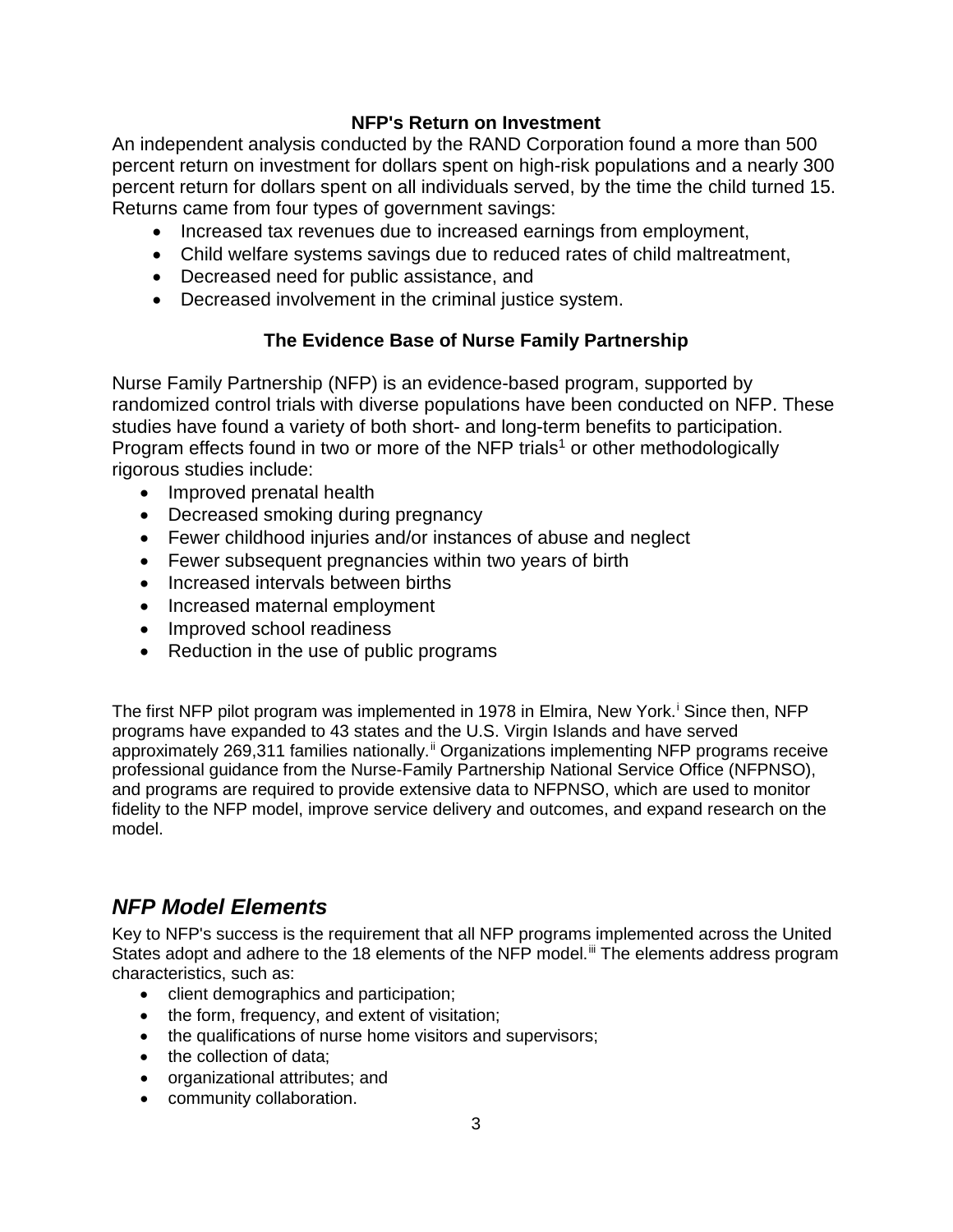The elements are based on research, expert opinion, field lessons, and theoretical rationales. Adherence to all of the elements is predicted by NFPNSO to lead to results similar to those found in randomized clinical trials. A detailed description of each of the elements is included in the Appendix.

Several studies have been completed on NFP's impact on families and the communities they serve. A study completed in 2013<sup>[iv](#page-27-4)</sup> by the Pacific Institute for Research and Evaluation (PIRE) found that for every 1,000 low-income families served by NFP, they anticipate preventing an estimated:

- 78 preterm births,
- 73 second births to young mothers,
- 240 child maltreatment incidents,
- 350 violent crimes by youth,
- 2,300 property and public order crimes (e.g., vandalism, loitering),
- 180 youth arrests,
- 230 person-years of youth substance abuse, and
- 3.4 infant deaths.

### <span id="page-5-0"></span>*NFP in Texas*

The first Nurse Family Partnership (NFP) program in Texas was established in 2006 by the YWCA of Dallas, Texas. Thanks in part to the success of that program, the Legislature unanimously passed S.B. 156, 80<sup>th</sup> Legislature, 2007, which created a Texas Nurse Family Partnership (TNFP) competitive grant program to fund NFP programs across the state. TNFP follows the national NFP model, but also incorporates the goal of reducing the incidence of child abuse and neglect. TNFP sites are funded by two state supervised funds: Temporary Assistance for Needy Families (TANF) Block Grant and Texas General Revenue (GR). PEI also supervises eight Texas NFP sites that are funded primarily through federal Maternal, Infant, and Early Childhood Home Visiting (MIECHV) program funds supervised by the Health Resource and Service Administration of the Administration of Children and Families. This report is focused solely on the NFP sites funded, at least in part, by state supervised funding streams.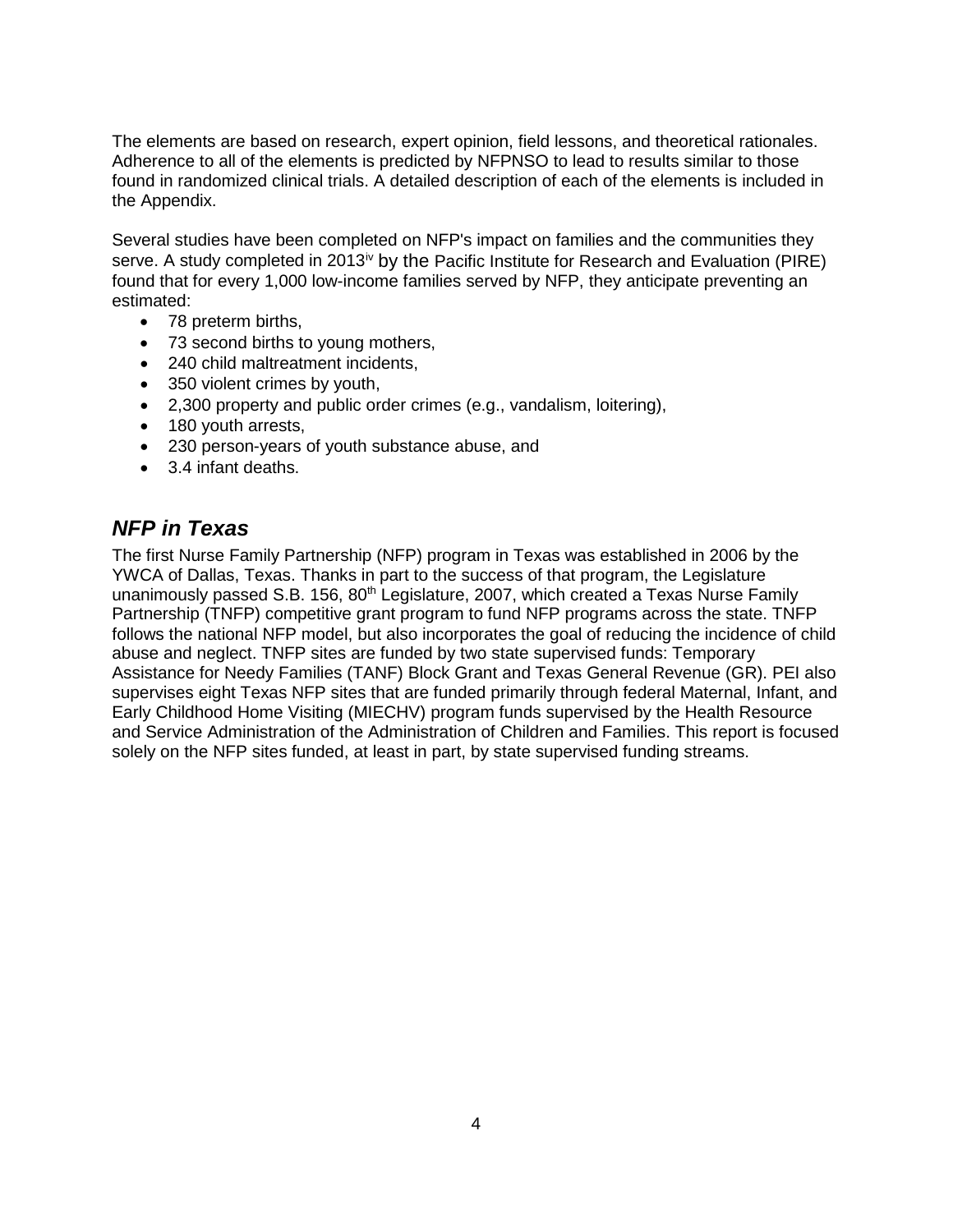<span id="page-6-0"></span>

**Figure 1. TNFP Sites and Counties Served**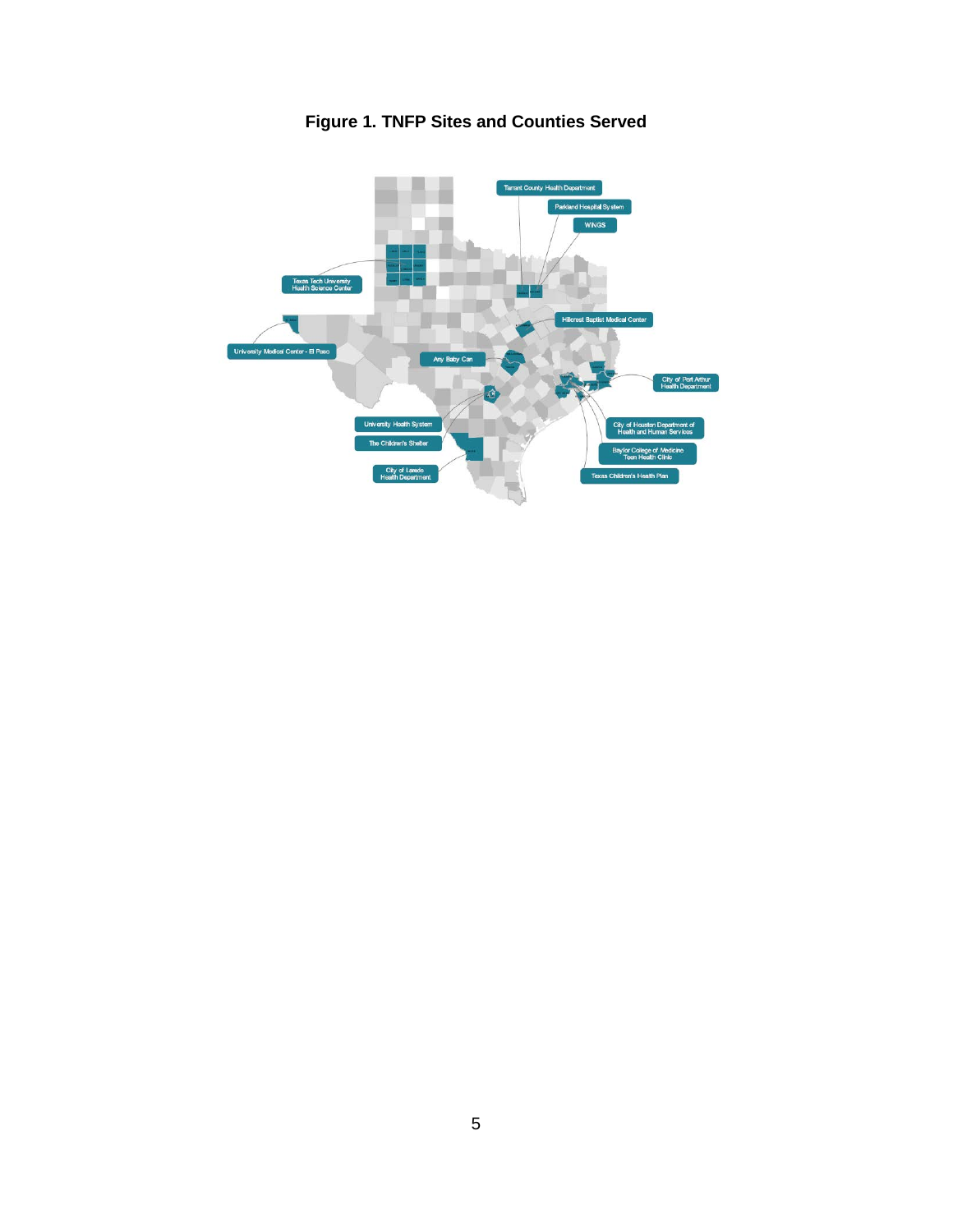# <span id="page-7-0"></span>**TNFP Funding, Sites, and Staffing**

The Texas Nurse Family Partnership (TNFP) competitive grant program authorizes the DFPS Prevention and Early Intervention Division (PEI) to award grants for the implementation or expansion of Nurse Family Partnership (NFP) programs across the state.

In FY2017, PEI awarded over \$11.3 million to 14 organizations to provide NFP programs in their area. The grantees included city and county health departments, hospitals, and communitybased organizations based in 10 different cities, and serving 21 counties across the state. Table 1 shows the list of funded sites for FY2017 along with their locations, counties served, funding source, total FY2017 grant award, and funded capacity.

<span id="page-7-1"></span>

|                              |                                                    | Table 1. TNFP Program Sites: Location, Funding, and Capacity          |                    |               |                |
|------------------------------|----------------------------------------------------|-----------------------------------------------------------------------|--------------------|---------------|----------------|
| <b>LOCATIO</b>               | <b>ORGANIZATION</b>                                | <b>COUNTIES SERVED</b>                                                | <b>FUNDING</b>     | FY2017        | FY2017         |
| N                            |                                                    |                                                                       | <b>SOURCE</b>      | <b>GRANT</b>  | <b>PROGRAM</b> |
|                              |                                                    |                                                                       |                    | <b>AMOUNT</b> | CAPACITY*      |
| <b>AUSTIN</b>                | Any Baby Can                                       | <b>Travis</b>                                                         | <b>GR</b>          | \$820,312     | 200            |
| <b>DALLAS</b>                | <b>Parkland Hospital</b>                           | <b>Dallas, Tarrant</b>                                                | <b>TANF</b>        | \$933,563     | 150            |
| <b>DALLAS</b>                | <b>WINGS (previously</b><br><b>YWCA Dallas)</b>    | Dallas, Tarrant                                                       | GR&<br><b>TANF</b> | \$1,300,000   | 300            |
| <b>EL PASO</b>               | <b>University Medical</b><br><b>Center El Paso</b> | <b>El Paso</b>                                                        | <b>GR</b>          | \$547,079     | 125            |
| FT.<br><b>WORTH</b>          | <b>Tarrant County</b>                              | <b>Dallas, Tarrant</b>                                                | <b>TANF</b>        | \$864,640     | 175            |
| <b>HOUSTON</b>               | <b>Baylor College of</b><br><b>Medicine</b>        | Fort Bend, Harris                                                     | <b>GR</b>          | \$739,982     | 125            |
| <b>HOUSTON</b>               | <b>City of Houston</b>                             | Fort Bend, Harris                                                     | <b>TANF</b>        | \$728,016     | 100            |
| <b>HOUSTON</b>               | <b>Texas Children's</b><br><b>Health Plan</b>      | <b>Harris</b>                                                         | <b>GR</b>          | \$700,876     | 125            |
| <b>LAREDO</b>                | <b>City of Laredo</b>                              | Webb                                                                  | <b>GR</b>          | \$521,159     | 100            |
| <b>LUBBOCK</b>               | <b>Texas Tech Health</b><br><b>Science Center</b>  | Crosby, Floyd, Garza,<br>Hale, Hockley, Lamb,<br>Lubbock, Lynn, Terry | <b>TANF</b>        | \$937,307     | 200            |
| <b>PORT</b><br><b>ARTHUR</b> | <b>City of Port Arthur</b>                         | Chambers, Hardin,<br>Jefferson, Orange                                | <b>GR</b>          | \$580,633     | 100            |
| <b>SAN</b><br><b>ANTONIO</b> | <b>The Children's Shelter</b>                      | <b>Bexar</b>                                                          | <b>GR</b>          | \$944,239     | 200            |
| <b>SAN</b><br><b>ANTONIO</b> | <b>University Health</b><br>System                 | <b>Bexar</b>                                                          | <b>TANF</b>        | \$1,006,404   | 200            |
| <b>WACO</b>                  | <b>Hillcrest Baptist</b><br><b>Medical Center</b>  | <b>McLennan</b>                                                       | <b>GR</b>          | \$718,931     | 150            |
| <b>TOTAL</b>                 |                                                    |                                                                       |                    | \$11,343,141  | 2,250          |

*\* Program Capacity is the maximum number of clients the program can serve.*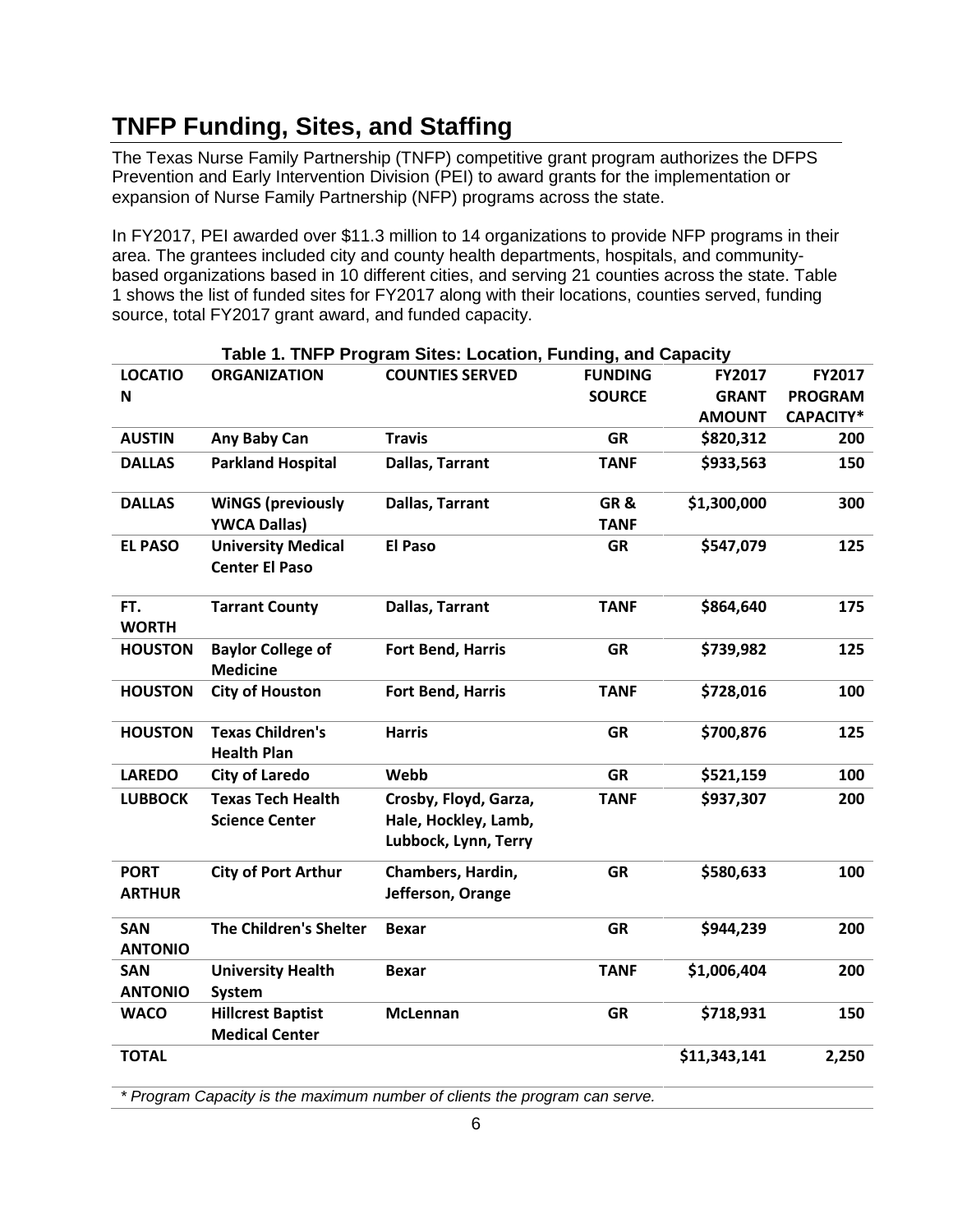#### <span id="page-8-0"></span>*TNFP Staff*

A unique aspect of TNFP is the high-level of training and expertise required of nurse home visitors and supervisors. Each nurse home visitor is required to be a trained registered nurse with a bachelor's degree in nursing. Additionally, once hired as a home visitor, nurses are required to undergo initial specialized training in topics essential to serving low-income, first time mothers and to continue their specialized training throughout their career. In FY2017, Texas Home Visiting funded 86 nurse home visitor positions and 14 nurse supervisor positions through General Revenue (GR) and Temporary Assistance to Needy Families (TANF) funds in communities across Texas. Additionally, PEI blends federal and state funds to provide a staffing infrastructure to help ensure success of TNFP. This includes programmatic staff who provide project implementation support, contract staff who oversee financial matters, including contracts, invoices, receipts, and payments; and specialized support to meet data management and training needs. PEI also contracts with NFPNSO to provide nurse consultation to each TNFP site as well as to provide guidance around model fidelity.

Experienced NFP home visitors are expected carry a caseload of approximately 25 clients at a time. $\theta$  In exceptional circumstances such as staff lea[v](#page-27-5)e, vacancies, and client transition periods leading up to program graduation; home visitors may exceed the maximum caseload , but otherwise, caseloads are capped to ensure that clients receive the recommended frequency, duration, and quality of visits. For these reasons, vacancies and staff turnover have a large impact on sites' ability to serve their funded client capacity. As of the end of FY2017 there were two nurse home visitor vacancies and no supervisor vacancies. Four new home visitors have been hired in the past year and had capped caseloads as they become fully trained. NFP program best practice requires nurse home visitors with less than 6 months experience to carry a reduced caseload and build up to a full caseload within their first year of service.

#### <span id="page-8-1"></span>*TNFP Visits*

In addition to the rigorous qualifications required of TNFP nurse home visitors, NFP requires an extensive visitation process. Typically, TNFP clients enroll early in their pregnancy and home visits begin between the  $16<sup>th</sup>$  and  $28<sup>th</sup>$  week of pregnancy. Visits continue up to the child's second birthday on the following recommended schedule:

- weekly for the first four weeks of participation;
- biweekly from the fifth week through delivery;
- weekly from delivery to six weeks postpartum;
- biweekly from week 7 until the baby is 21 months old; and
- monthly for the last three months of program participation.

In total, nurse home visitors typically provide a maximum of 65 visits to clients enrolled in the program from the second trimester until the child's second birthday. Clients that are assessed as lower risk may be on a reduced schedule, if the nurse, supervisor and client determine that a varied schedule best meets the needs of the client. This is often as clients are approaching the end of the program, or where the clients have met their goals and are on track for positive longterm outcomes. Clients are also permitted to take a short break from the program or reduce the visiting schedule for a limited time if their schedule requires it.

Most visits conducted by TNFP nurse home visitors occur at the client's home. The Nurse-Family Partnership National Service Office also allows for flexibility on certain visits in terms of location and format. Visits may take place in a public location of convenience to the client, such as a school or library, or they may even occur over the phone in special circumstances. These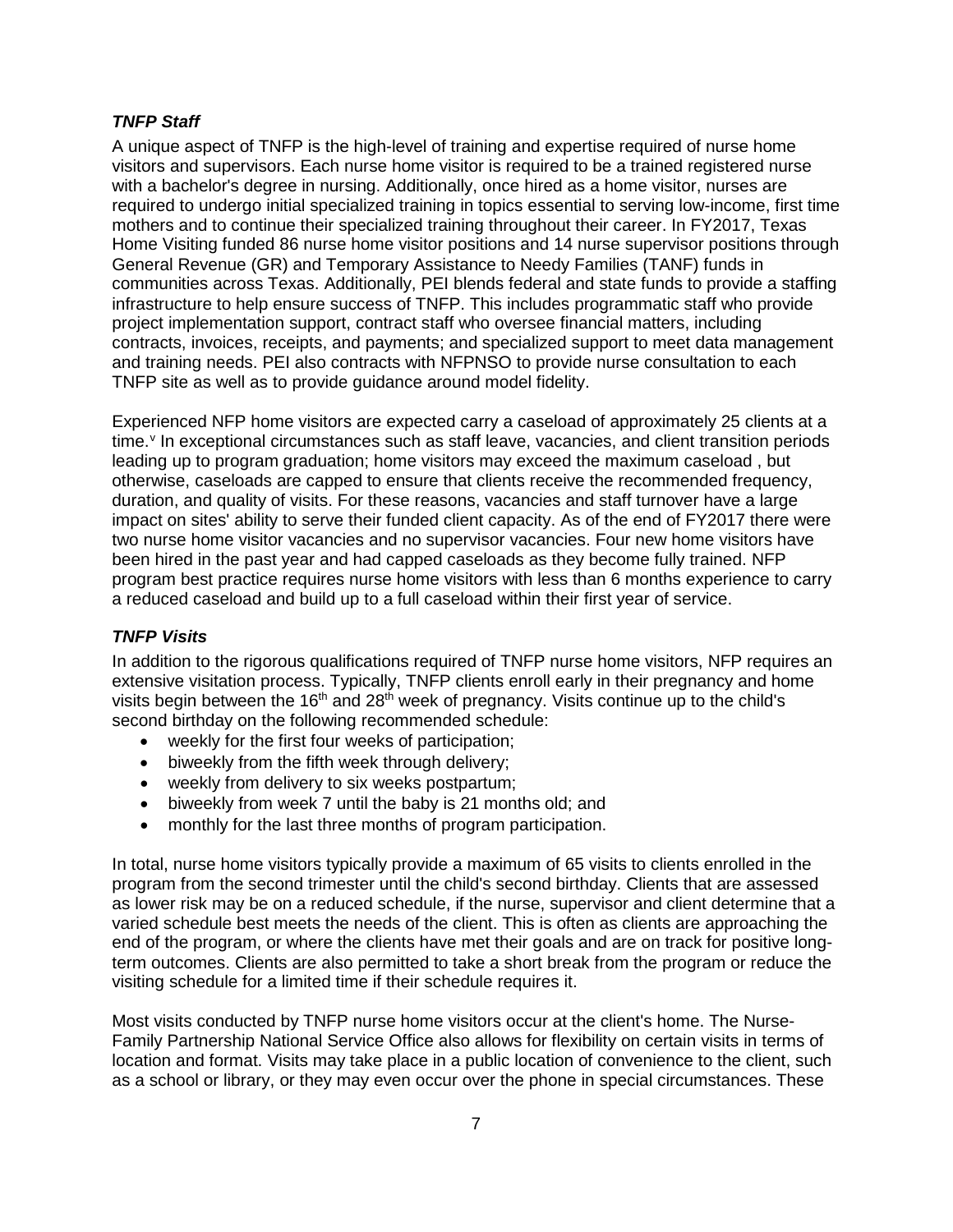accommodations help TNFP clients stay enrolled in the program while still meeting their employment, education, and family needs. During visits, nurse home visitors provide:

- ongoing family, parent, and child assessments;
- extensive education in parenting and child development;
- health literacy support; and
- assistance in accessing health care, employment, and other resources.

During this process, the nurse home visitor also builds a strong and supportive relationship with the family.

## <span id="page-9-0"></span>**Texas Nurse-Family Partnership Clients**

In order to enroll in the TNFP program, clients must meet certain eligibility requirements. TNFP clients should:

- have no previous live birth;
- have an income at or below 185 percent of the federal poverty level;  $vi$
- be a Texas resident;
- $\bullet$  be enrolled before the end of the 28<sup>th</sup> week of pregnancy; and
- agree to participate voluntarily.

In some special cases, exceptions are made to the eligibility criteria, but any exceptions have to be approved in consultation with TNFP and Nurse-Family Partnership National Service Office staff.

#### <span id="page-9-1"></span>*Clients Served in FY2017*

In FY2017, TNFP sites served 3,039 clients and over 2,300 infants. The average monthly client load by site ranged from 65 percent to 105 percent of total capacity. Table 2 shows program capacity, total clients served, average monthly caseload, and the number of newly enrolled clients at each site for FY2017.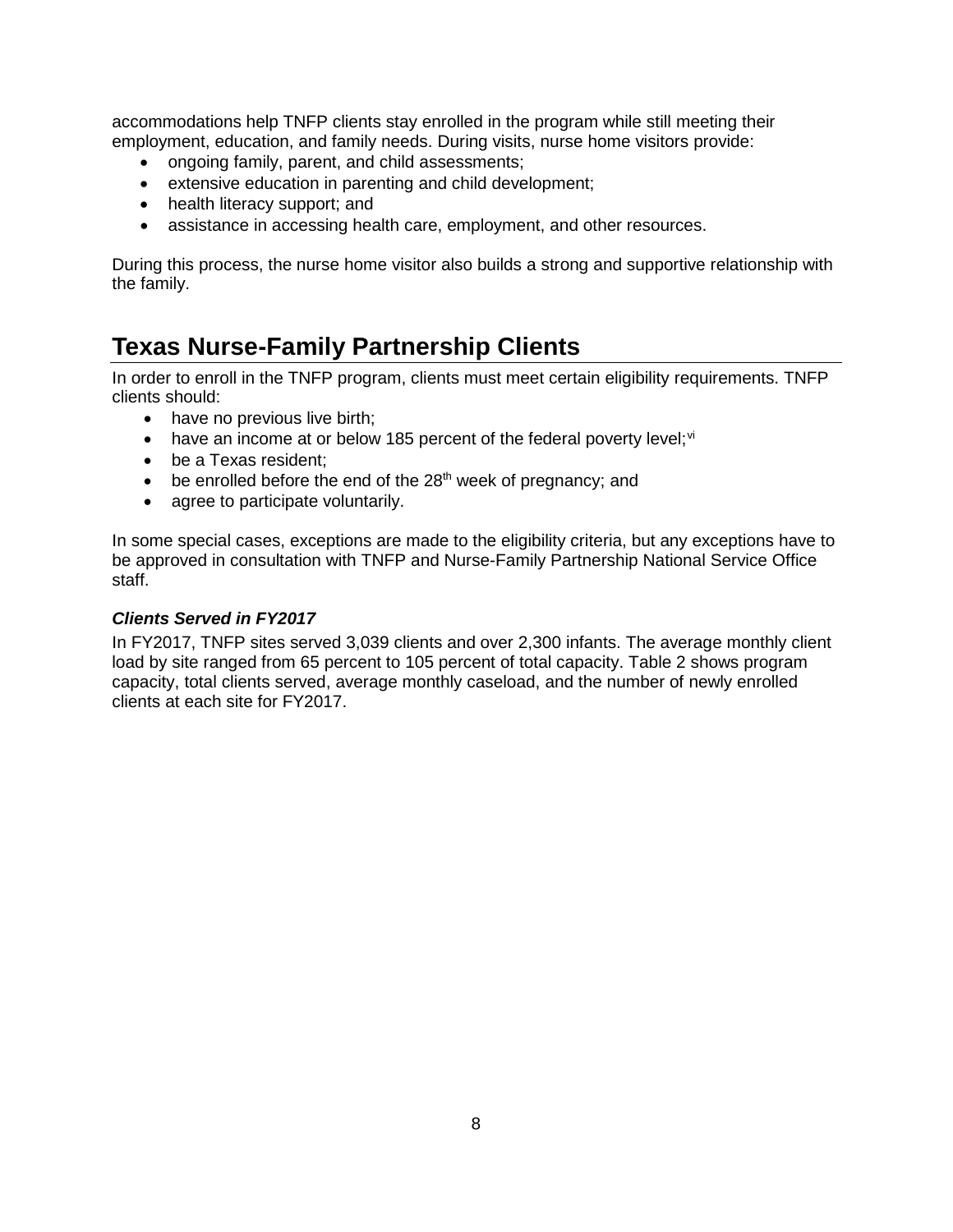### **Table 2. Clients Served by Site in FY2017**

<span id="page-10-0"></span>

| <b>LOCATION</b><br><b>AUSTIN</b> | <b>ORGANIZATION</b><br><b>ANY BABY</b><br><b>CAN</b>                                                                                                                                                                                                                           | <b>PROGRAM</b><br><b>CAPACITY</b><br>200 | <b>TOTAL</b><br><b>CLIENTS</b><br><b>SERVED</b><br>251 | AVG.<br><b>MONTHLY</b><br><b>CASELOAD</b><br>192 | AVG.<br><b>MONTHLY</b><br><b>CAPACITY</b><br><b>PERCENT</b><br>96% | <b>STAFF</b><br><b>VACANCIES</b><br><b>IN FY2017</b><br>0 | # OF<br><b>CLIENTS</b><br>WITH AN<br><b>INFANT*</b><br>224 |
|----------------------------------|--------------------------------------------------------------------------------------------------------------------------------------------------------------------------------------------------------------------------------------------------------------------------------|------------------------------------------|--------------------------------------------------------|--------------------------------------------------|--------------------------------------------------------------------|-----------------------------------------------------------|------------------------------------------------------------|
| <b>DALLAS</b>                    | Parkland<br>Hospital                                                                                                                                                                                                                                                           | 150                                      | 231                                                    | 157                                              | 105%                                                               | $\mathbf{1}$                                              | 170                                                        |
| <b>DALLAS</b>                    | <b>Tarrant County</b>                                                                                                                                                                                                                                                          | 175                                      | 237                                                    | 155                                              | 89%                                                                | 1                                                         | 169                                                        |
| <b>DALLAS</b>                    | <b>WINGS</b><br>(previously<br><b>YWCA Dallas)</b>                                                                                                                                                                                                                             | 300                                      | 388                                                    | 248                                              | 83%                                                                | $\overline{2}$                                            | 314                                                        |
| <b>EL PASO</b>                   | <b>University</b><br><b>Medical Center</b><br>El Paso                                                                                                                                                                                                                          | 125                                      | 141                                                    | 89                                               | 71%                                                                | 1                                                         | 118                                                        |
| <b>HOUSTON</b>                   | <b>Baylor College</b><br>of Medicine                                                                                                                                                                                                                                           | 125                                      | 147                                                    | 81                                               | 65%                                                                | $\overline{2}$                                            | 112                                                        |
| <b>HOUSTON</b>                   | City of<br>Houston                                                                                                                                                                                                                                                             | 100                                      | 136                                                    | 97                                               | 97%                                                                | $\pmb{0}$                                                 | 117                                                        |
| <b>HOUSTON</b>                   | <b>Texas</b><br>Children's<br><b>Health Plan</b>                                                                                                                                                                                                                               | 125                                      | 156                                                    | 100                                              | 80%                                                                | 1                                                         | 127                                                        |
| <b>LAREDO</b>                    | City of Laredo                                                                                                                                                                                                                                                                 | 100                                      | 119                                                    | 80                                               | 80%                                                                | $\pmb{0}$                                                 | 88                                                         |
| <b>LUBBOCK</b>                   | <b>Texas Tech</b><br><b>Health Science</b><br>Center                                                                                                                                                                                                                           | 200                                      | 256                                                    | 165                                              | 83%                                                                | $\mathbf 1$                                               | 192                                                        |
| <b>PORT</b><br><b>ARTHUR</b>     | City of Port<br>Arthur                                                                                                                                                                                                                                                         | 100                                      | 154                                                    | 91                                               | 92%                                                                | $\pmb{0}$                                                 | 108                                                        |
| <b>SAN</b><br><b>ANTONIO</b>     | The Children's<br><b>Shelter</b>                                                                                                                                                                                                                                               | 200                                      | 312                                                    | 176                                              | 88%                                                                | 1                                                         | 227                                                        |
| <b>SAN</b><br><b>ANTONIO</b>     | <b>University</b><br><b>Health System</b>                                                                                                                                                                                                                                      | 200                                      | 310                                                    | 196                                              | 98%                                                                | $\mathbf 0$                                               | 248                                                        |
| <b>WACO</b>                      | <b>Hillcrest</b><br><b>Baptist Medical</b><br>Center                                                                                                                                                                                                                           | 150                                      | 201                                                    | 138                                              | 91%                                                                | 1                                                         | 145                                                        |
| <b>TOTAL</b>                     |                                                                                                                                                                                                                                                                                | 2,250                                    | 3,039                                                  | 1,965                                            | 87%                                                                | 11                                                        | 2,359                                                      |
|                                  | Source: Location, program capacity and average monthly caseload data from monthly<br>reports to DFPS. Total clients served retrieved from ETO in November 2017. Clients with an<br>infant include those with only an attempted or phone call in FY2017. Served clients include |                                          |                                                        |                                                  |                                                                    |                                                           |                                                            |

*only those with a completed home visit.*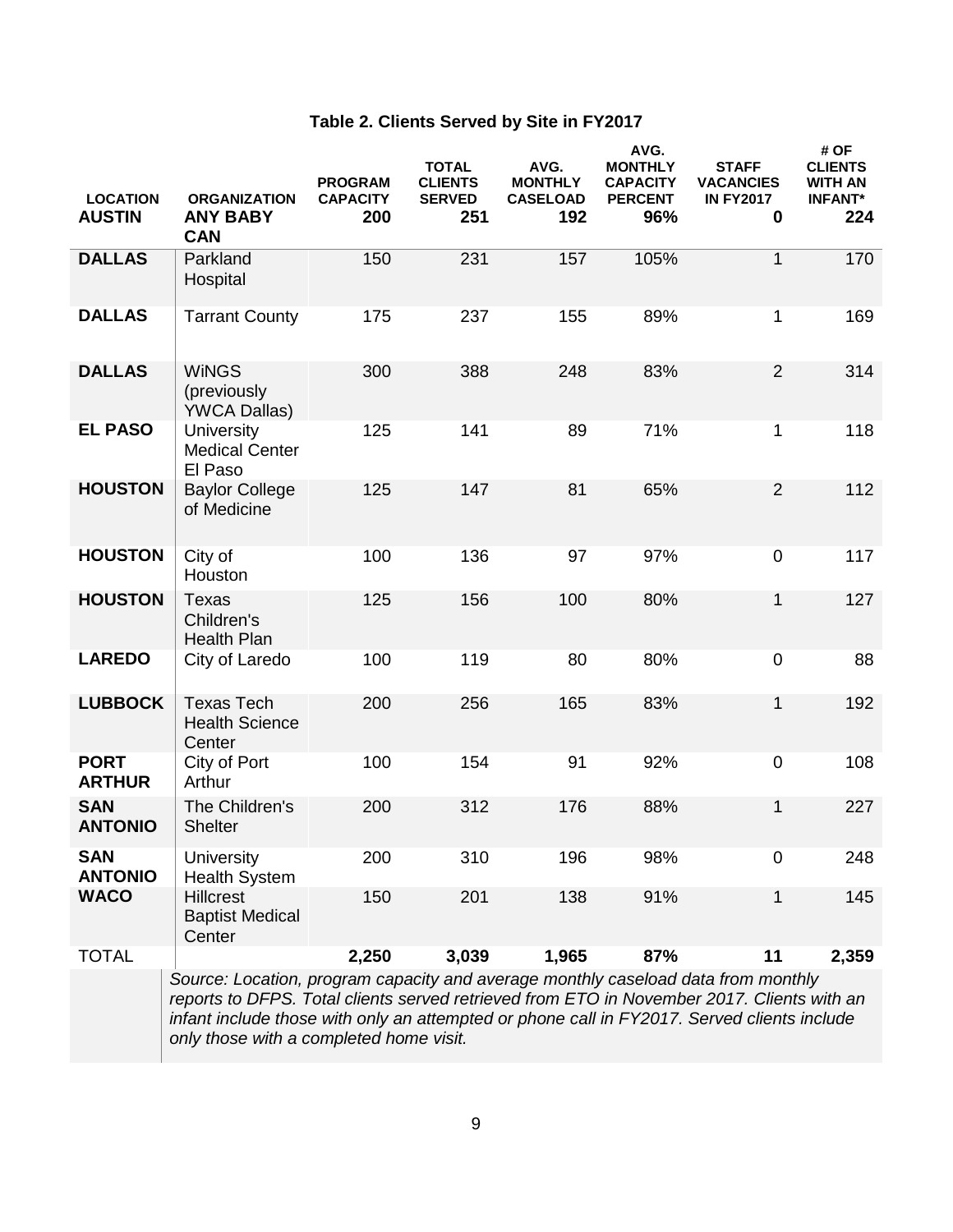#### <span id="page-11-0"></span>*Clients Enrolled in FY2017*

To determine whether National Nurse-Family Partnership programs are operating with fidelity to the model, NFPNSO issues quarterly fidelity reports that show whether each site adheres to the measurable model elements. The most recent fidelity report covered program year 2017 (July 1, 2016 to June 30, 2017).

In program year 2017:

- 99.9 percent of newly enrolled TNFP clients were first-time mothers;
- 97.5 percent had income below 185 percent of the poverty level; and
- $\bullet$  98.2 percent were enrolled before their 28<sup>th</sup> week of pregnancy.

All clients resided in Texas and 99.2 percent agreed to participate voluntarily. In each case, TNFP fared equivalent to or better than the nation as a whole, as illustrated in figure 1, below.



#### <span id="page-11-1"></span>**Figure 2. Client-Characteristic Elements of Fidelity in TNFP and National NFP, PY 2017**

In FY2017, TNFP enrolled 1,436 participants. Clients came to TNFP in FY2017 through referrals from various sources, including:

- Clinics (29 percent);
- Women, Infants, and Children (WIC) (26 percent);
- pregnancy testing clinics (12 percent); and
- schools (8 percent).

The clients enrolled by TNFP in FY2017 were diverse in terms of their age, race and ethnicity, and primary language spoken. The demographic characteristics of newly enrolled TNFP clients and national NFP clients are presented in Table 3, below.

The majority of clients that TNFP enrolled in FY2017 are young mothers. The most frequently reported age range was 20 to 24 (31 percent). There were a number of enrolled clients who fell into higher risk groups based on age:

• 48 percent were under age 20; and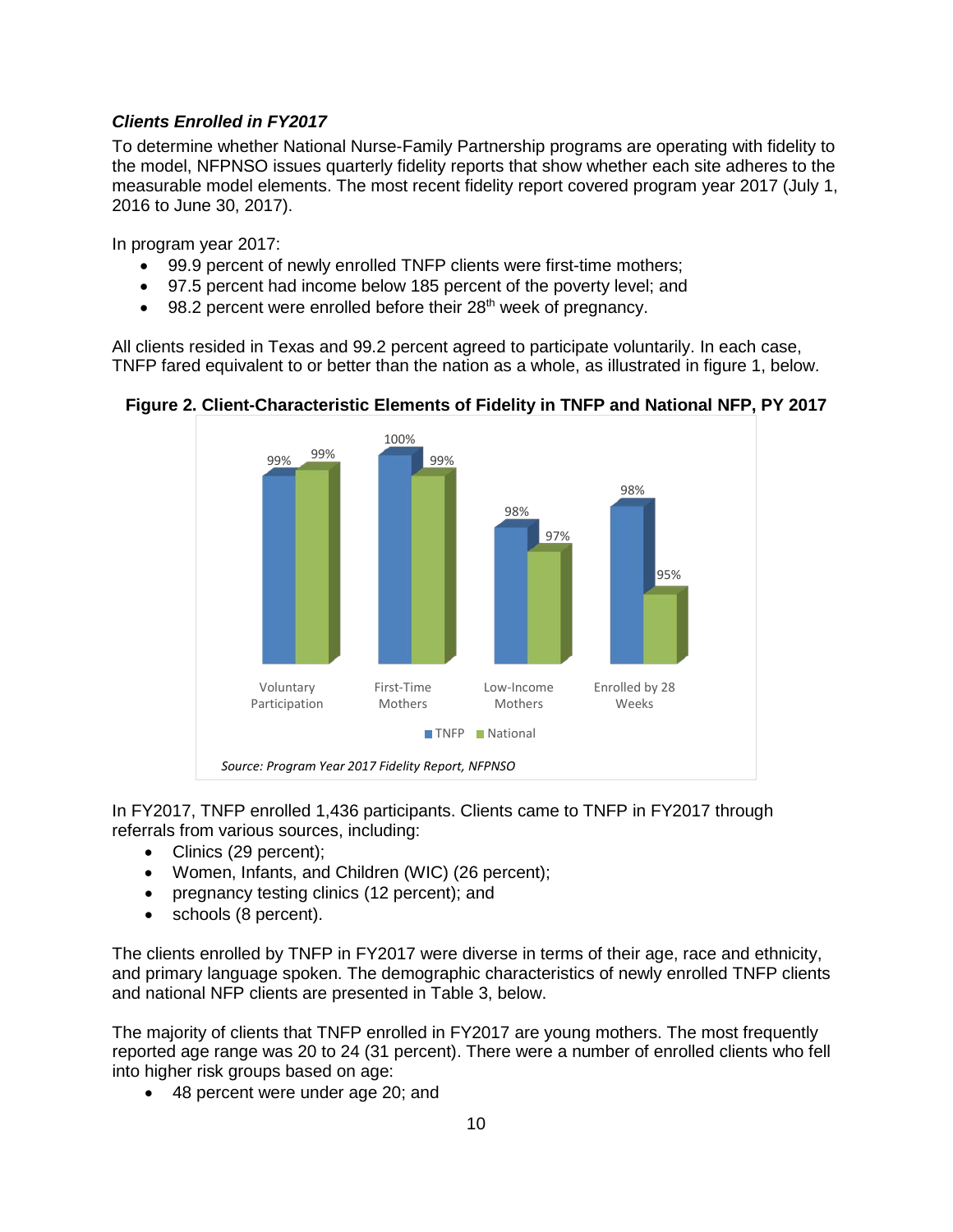• 2 percent were very young teens (under age 15).

Nationally, 26 percent of newly enrolled clients were under age 18. This difference suggests that the clients served by TNFP face a greater risk of poor pregnancy, child, and family outcomes than those served by NFP nationally.

TNFP mothers are also diverse in terms of their race and ethnicity. Overall, 58 percent identified as White, the largest racial group, and 22 percent identified as Black or African American. In FY2017, 61 percent of clients identified as Hispanic or Latino, but there was wide variation in race and ethnicity served by site. All clients who enrolled at the City of Laredo identified as White and Hispanic or Latino, while only 27 percent of the mothers who enrolled with the City of Port Arthur's NFP program identified as Hispanic and Latino, and 54 percent of clients who enrolled at WiNGS in Dallas identified as Black or African American.

This diversity was also reflected in the primary language spoken. Overall, 81 percent of newly enrolled TNFP clients spoke English as their primary language. While all newly enrolled clients spoke English as their primary language at Baylor Teen Health Clinic, the majority of clients enrolled at Parkland Hospital (52 percent) spoke Spanish as their primary language. Only four percent of newly enrolled TNFP clients identified a language other than English or Spanish as their primary language in FY2017. To accommodate the diversity of primary languages, most TNFP sites have at least one bilingual nurse, and all efforts were made to provide interpreters and translators to clients whose first language was not English or Spanish.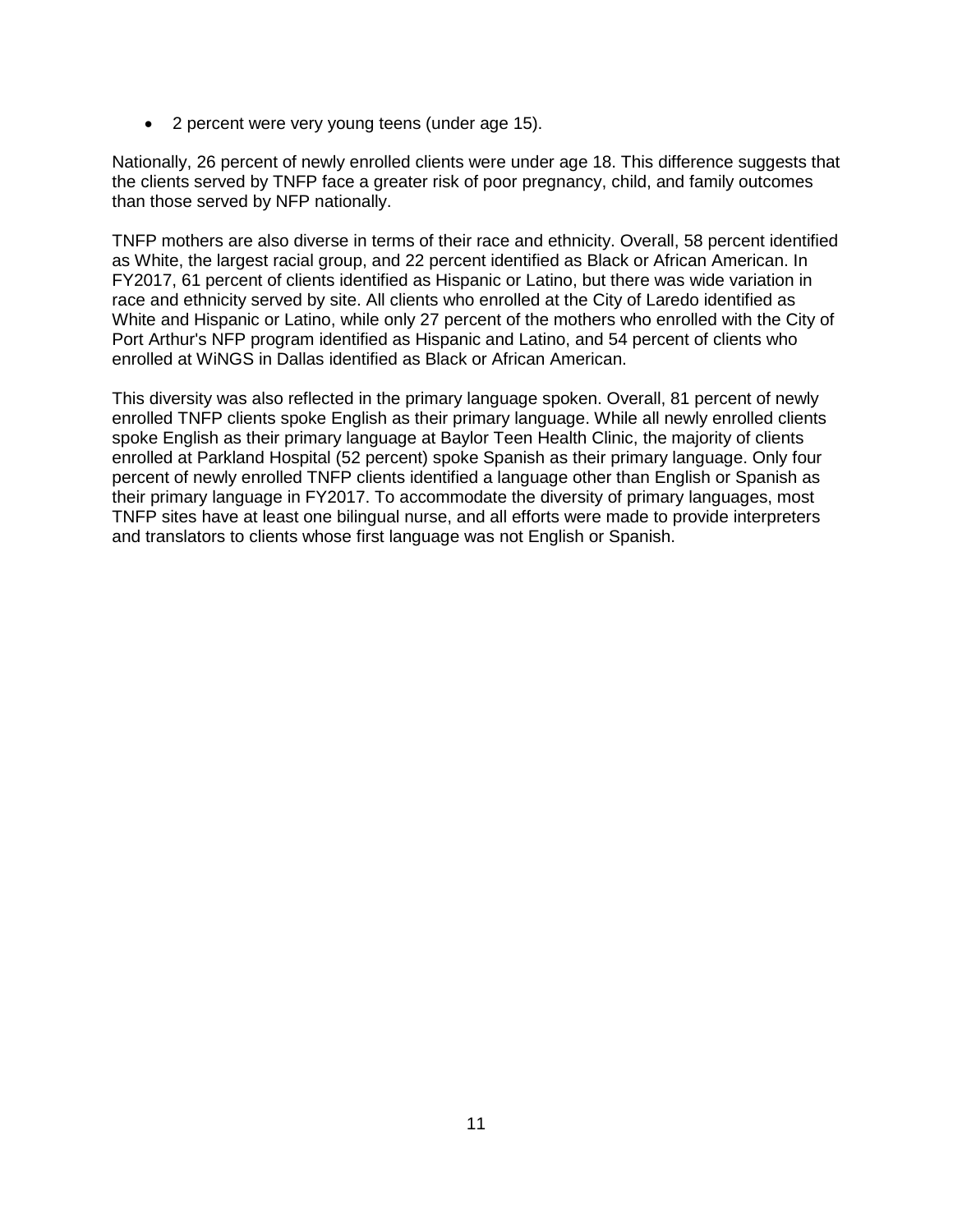<span id="page-13-0"></span>

| <b>Characteristic</b>   |                         | <b>Texas Nurse-Family</b><br><b>Partnership</b><br>(FY2017)* | <b>National Nurse-</b><br><b>Family Partnership</b><br>(FFY2017)** |
|-------------------------|-------------------------|--------------------------------------------------------------|--------------------------------------------------------------------|
| Age                     |                         | $(n=1,436)$                                                  | $(n=22,530)$                                                       |
|                         | Under 15                | 2.4%                                                         | 1.3%                                                               |
|                         | 15 to 17                | 21.8%                                                        | 14.8%                                                              |
|                         | 18 to 19                | 24.2%                                                        | 19.9%                                                              |
|                         | 20 to 24                | 31.1%                                                        | 35.9%                                                              |
|                         | 25 to 29                | 11.3%                                                        | 17.8%                                                              |
|                         | $30+$                   | 9.3%                                                         | 10.2%                                                              |
| <b>Ethnicity</b>        |                         | $(n=1,372)$                                                  | $(n=20, 464)$                                                      |
|                         | Hispanic                | 61.1%                                                        | 32.6%                                                              |
|                         | Not Hispanic            | 34.2%                                                        | 63.8%                                                              |
|                         | Declined to Self-       |                                                              |                                                                    |
|                         | <b>Identify</b>         | 4.7%                                                         | 3.3%                                                               |
| Race                    |                         | $(n=1,368)$                                                  | $(n=20,460)$                                                       |
|                         | <b>Black or African</b> |                                                              |                                                                    |
|                         | American                | 22.4%                                                        | 30.7%                                                              |
|                         | White                   | 58.3%                                                        | 47.1%                                                              |
|                         | <b>Multiracial</b>      | 2.6%                                                         | 5.0%                                                               |
|                         | Other                   | 2.8%                                                         | 5.3%                                                               |
|                         | Declined to Self-       |                                                              |                                                                    |
|                         | identify                | 13.8%                                                        | 11.4%                                                              |
| <b>Primary Language</b> |                         | $(n=1,372)$                                                  | $(n=20,592)$                                                       |
|                         | English                 | 81.3%                                                        | 84.0%                                                              |
|                         | Spanish                 | 16.8%                                                        | 12.3%                                                              |
|                         | Other                   | 1.8%                                                         | 3.7%                                                               |

#### **Table 3. Demographic Characteristics of Newly Enrolled TNFP Clients, FY2017**

\* A total of 1,436 new clients enrolled in TNFP fiscal year 2017, across all sites. Some clients had missing data for one or all of the demographic categories, but missing data were not included in the calculations.

\*\* Data for TX FY2017 are not available at the national level. Data for fiscal year 2017, which spans October 1, 2016 to September 30, 2017 are provided as a point of comparison. A total of 22,558 new clients enrolled in national NFP sites in program year 2017.

*Source: DFPS analysis of TNFP site data from Efforts to Outcomes, retrieved November 3, 2017 and National statistics from federal fiscal year 2017 quarterly reports*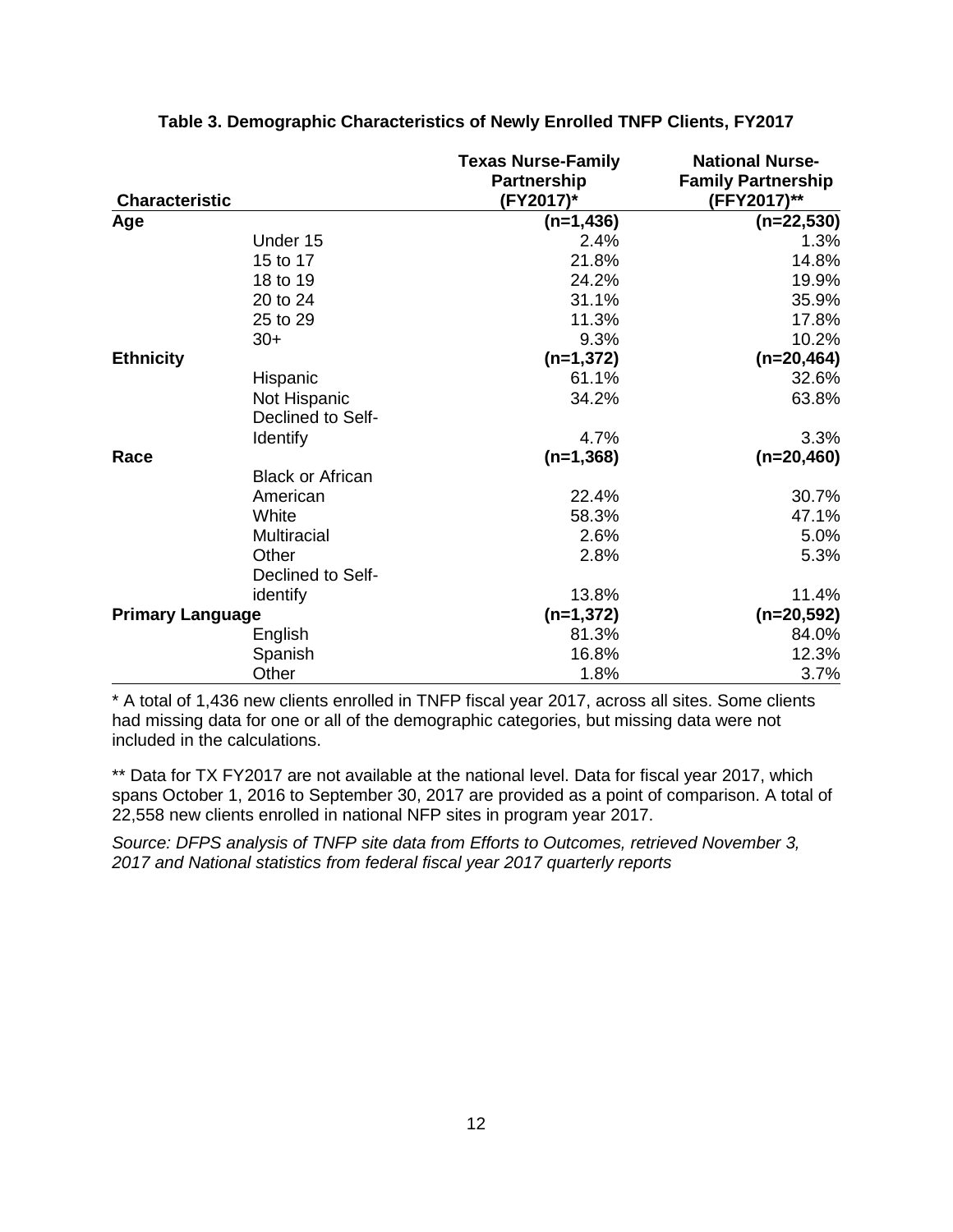Figure 2, shows the income distribution of clients enrolled in the TNFP program in fiscal year 2017. While all TNFP clients were required to be low-income, the data shows that TNFP program sites are serving a large number of participants who are very low-income. Of the 1,169 enrolled clients who reported income information, 38 percent of clients reported that they were financially dependent on their parents or guardians. Among those who were not dependents (724 clients), 48 percent reported that they had income of \$6,000 or less per year, or 37 percent of the federal poverty level for a household of two and 61 percent reported making less than \$9,000 per year, approximately 55 percent of the federal poverty level for a household of two.

<span id="page-14-1"></span>



## <span id="page-14-0"></span>**Adherence to NFP Model Elements**

There are 18 elements to the Nurse-Family Partnership model, which, if implemented correctly are expected to result in outcomes similar to those achieved in the randomized control trials. The Texas Nurse Family Partnership competitive grant program works closely with NFP National Service Office (NFPNSO) to ensure that all sites are in compliance with the model elements. When a new site is created, NFPNSO provides information on how to hire, budget, and train with fidelity to the model elements. Once sites are fully operational, NFPNSO also helps them run and interpret annual fidelity reports for the previous program year. In program year 2017 (July 1, 2016 to June 30, 2017), all TNFP sites were in compliance with the 18 model elements.

Of the 18 model elements, three were previously discussed in the clients served section of the report (voluntary participation, first-time motherhood, and low-income status). There were two additional types of elements that were of particular interest:

- adherence to the recommended frequency, duration, and content of visits; and
- the regular assessment of mother and child health and well-being.

These two types of elements are discussed in greater detail below. More information about the remaining model elements is provided in the appendix to this report.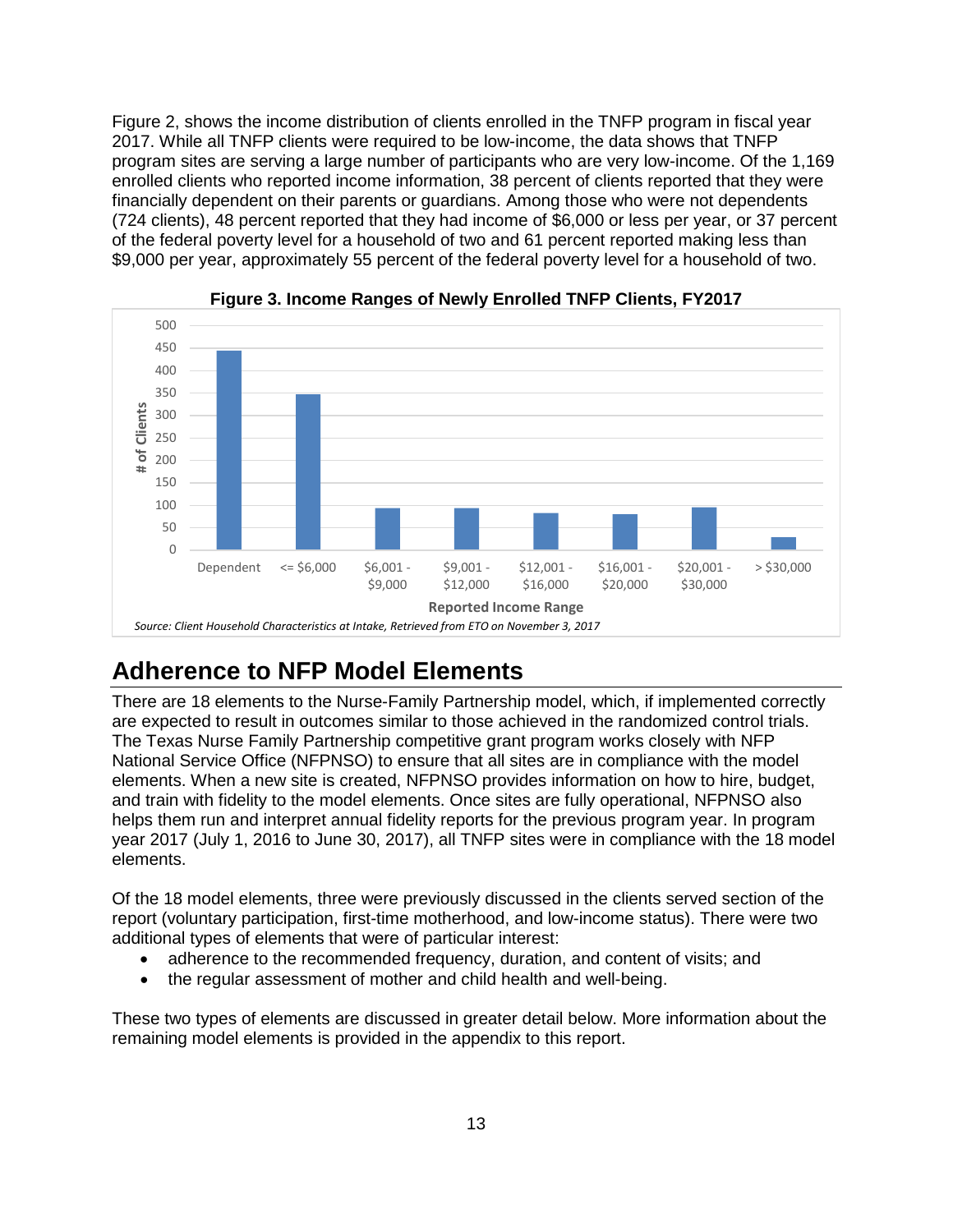#### <span id="page-15-0"></span>*Visit Frequency, Duration, and Content*

Model elements five, six, seven and ten address the characteristics of nurse home visits. These elements are meant to ensure that the interventions provided by the nurse home visitors are consistent with the visits that were provided in the randomized control trials. As mentioned previously, they allow some flexibility within these standards to address client needs.

*Element 5. Client is visited one-to-one, one nurse home visitor to one first-time mother.* NFP clients are visited by one home visitor to every first-time mother. If the client would like to include other family members or her significant other in the visit, they may attend. Fathers are particularly encouraged to attend visits when possible and appropriate. The nurse home visitor engages in a therapeutic relationship with the client that is focused on meeting her individual client's needs and empowering the client to promote her own health and the health and wellbeing of her child. In some circumstances, the nurse home visitor may bring another home visitor or supervisor for the purposes of peer consultation. This often helps the client learn that the nurse home visitors work as a team to help support their clients and can reduce attrition if the home visitor goes on leave or if there is agency turnover.

The TNFP program closely followed NFPNSO guidelines pertaining to home visits. Overall, 99 percent of all TNFP visits in program year 2017 were one-on-one with clients. This slightly exceeds the 98 percent of NFP visits done one-on-one at the national level.

*Element 6. Client is visited in her home as defined by the client, or in a location of the client's choice.* NFPNSO defines the client's home as the place where she is currently residing for the majority of time. This could include a shelter, friend's home, or temporary living situation for some of the most at-risk clients. Visiting the client in her home allows the nurse home visitor a better opportunity to observe, assess, and understand the client's and child's living context and challenges. More specifically, home visits allow the nurse to assess client safety, social dynamics, ability to provide basic needs, and the mother-child interaction. As mentioned previously, NFPNSO does allow some home visits to take place in other settings such as libraries, schools, or places of employment due to issues with the client's schedule or living situation. These visits are the exception rather than the rule and scheduled based solely on the client's need for accommodation.

Overall, 87 percent of TNFP visits took place in the home and 96 percent of clients received at least one home visit in program year 2017. On both measures, one site Baylor Health Teen Clinic was significantly lower than all others, predominantly due to the population served by the site. Even with this outlier, TNFP performed on par with the nation on these measures. Nationally, 86 percent of visits occurred in the home and 95 percent of clients received at least one home visit.

*Element 7.* Client is visited throughout her pregnancy and the first two years of her life in accordance with the NFP visit schedule or an alternative schedule agreed upon between the client and nurse*.* The frequency of home visits may influence the effectiveness of the NFP programs. Even if clients do not use the home visitor to the maximum level recommended, the regular contact from the nurse home visitor over a long period of time can be and is a powerful tool for change for the mother and the family. The high frequency of home visits early in the pregnancy and throughout the first two years of the child's life may have the greatest impact on maternal behavior, and thereby the highest probability of improving outcomes. For example, substance abuse, smoking, and nutrition greatly influence fetal development. By addressing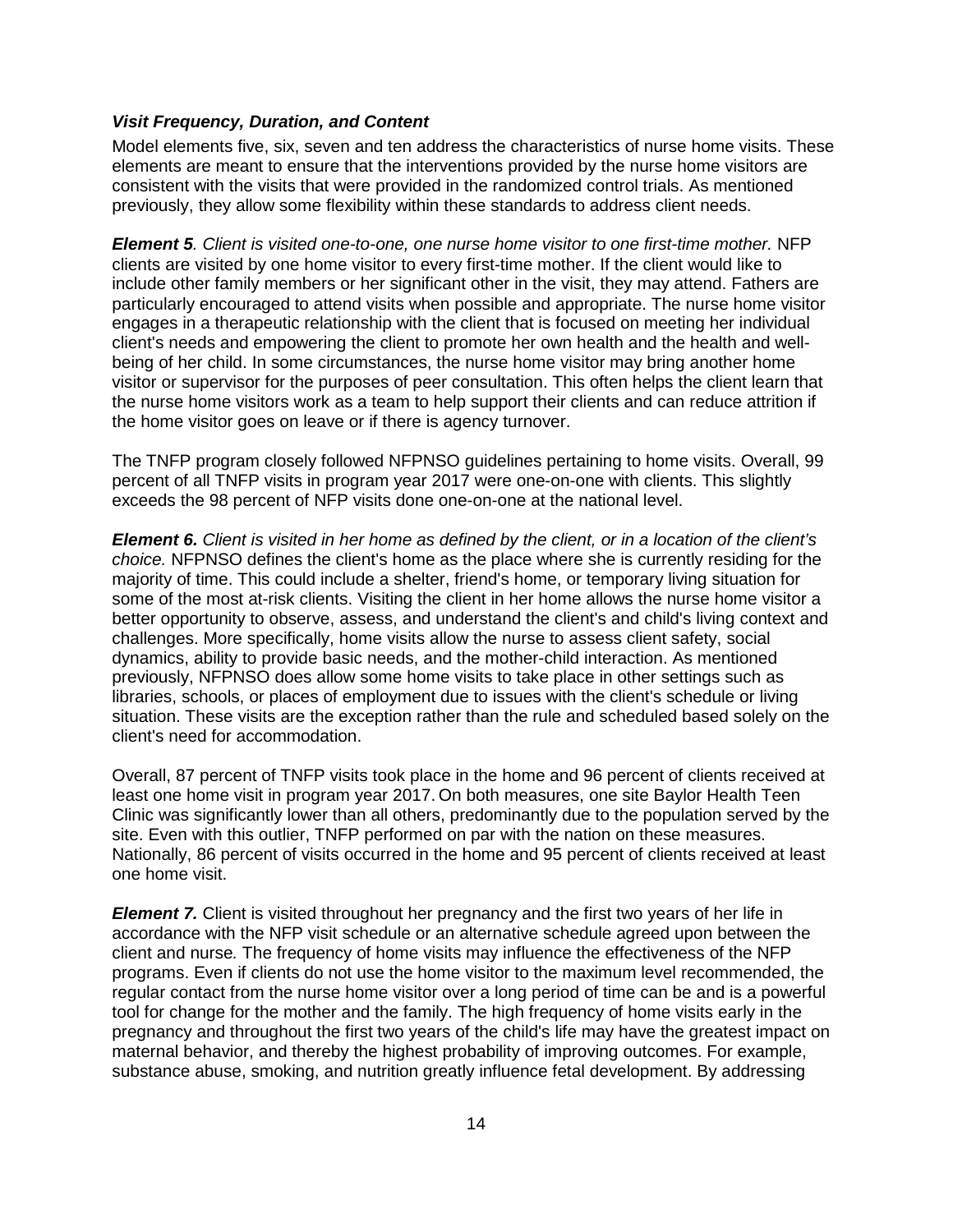these issues early with the client, the risks for adverse outcomes for the mother and child can be reduced.

NFPNSO measures adherence to element seven through client retention rates in each phase of the program. TNFP clients were retained in the program at rates greater than national NFP for all three phases. Figure 3, below shows the differences between TNFP and national NFP. It should be noted that the retention rates are calculated based on the potential completers of each phase, so greater retention in the pregnancy phase means more potential completers at each stage of the program.



<span id="page-16-0"></span>**Figure 4. Retention During Each Phase for TNFP and National NFP, PY 2017**

Additionally, PEI tracks adherence to element seven by tracking family engagement in the program for at least one year. In FY2017, 86 percent of families who had enrolled a year ago were still enrolled in the program. Long-term enrollment in TNFP ensures that families receive the full benefits of the program.

*Element 10. Nurse home visitors, use professional knowledge, nursing judgment, nursing skills, screening tools and assessments, frameworks, guidance and the NFP Visit-to-Visit Guidelines to individualize the program to the strengths and risks of each family and apportion time across the defined program domains..* Nurse home visitors use strength-based approaches to working with families and individualize the guidelines to meet clients' needs. These approaches fall under six life domains. Nurse home visitors are encouraged to include information about all of the domains in each visit. Table 4 shows the six life domains and the types of issues addressed under each domain.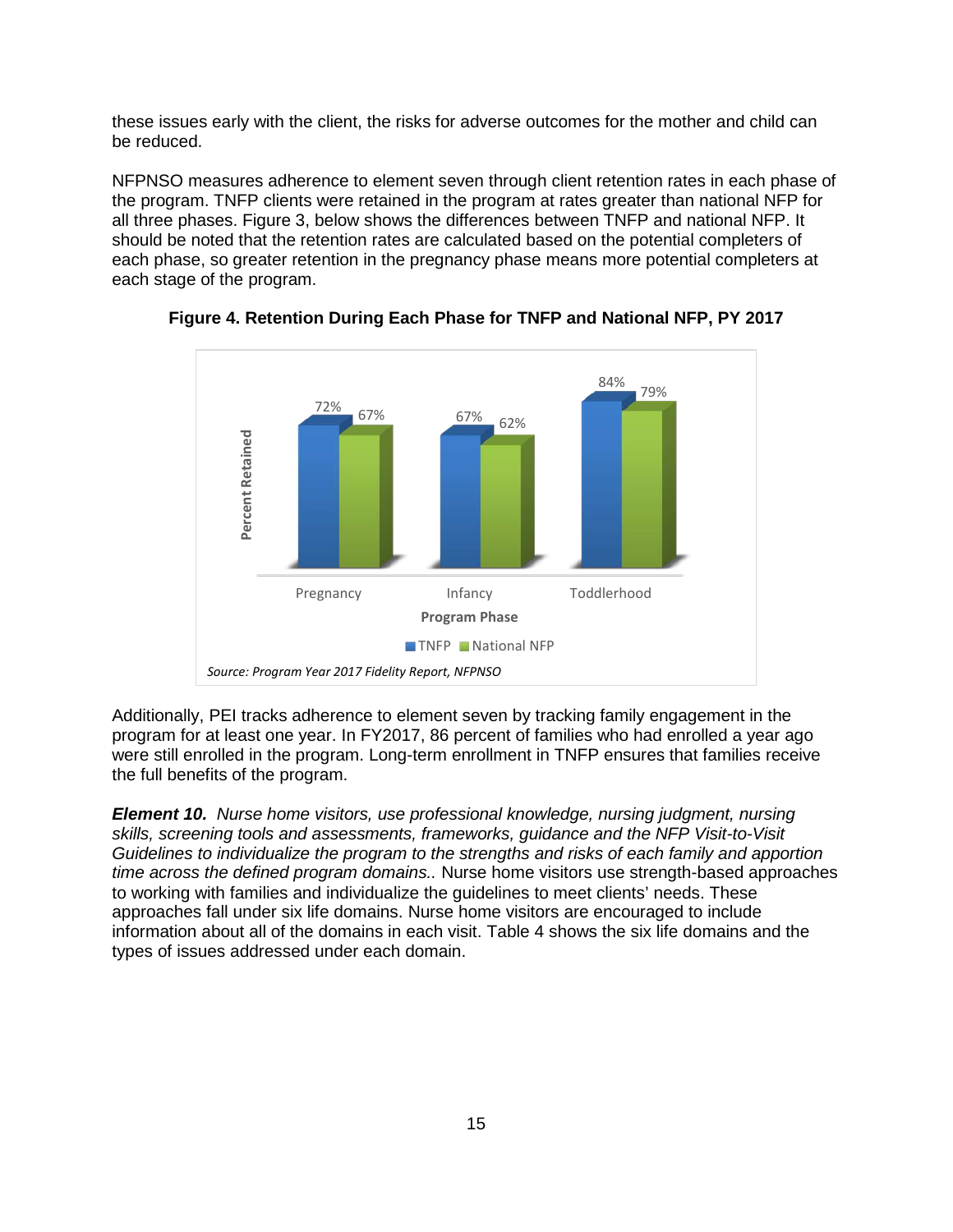<span id="page-17-0"></span>

| <b>Domain</b>                              | <b>Issues Addressed</b>                                                                                                                    |
|--------------------------------------------|--------------------------------------------------------------------------------------------------------------------------------------------|
| <b>Personal Health</b>                     | Health maintenance practices, nutrition and exercise, substance<br>abuse, and mental health functioning                                    |
| <b>Environmental</b><br><b>Health</b>      | The adequacy of home, work, school, and neighborhood for<br>maternal and infant health                                                     |
| <b>Life Course</b><br><b>Development</b>   | Client goals related to childbirth planning and economic self-<br>sufficiency                                                              |
| <b>Maternal Role</b>                       | Client's acceptance of the mothering role; knowledge and skills<br>to promote the physical, behavioral, and emotional health of a<br>child |
| <b>Friends and Family</b>                  | Helping clients deal with relationship issues, and enhance their<br>own goals and management of child care                                 |
| <b>Health and Human</b><br><b>Services</b> | Linking families with needed community resources                                                                                           |

#### **Table 4. NFPNSO Life Domains**

It should be noted that there is significant flexibility within the guidelines to address the strengths and challenges faced by each family. Nurse home visitors are expected to individualize visit content to meet the client's needs rather than adhering to a predetermined schedule. This may mean that as certain challenges occur in the lives' of clients and their families that one or more life domains may not be covered in a given visit. This is consistent with the expectations of NFPNSO.

TNFP home visitors met the expectations of NFPNSO on the proportion of time spent at each home visit devoted to the five domains on which there is guidance. The final domain--health and human services--is measured primarily through referrals rather than time spent, and is discussed further in the assessment of health and well-being section of this report.

Figure 5 shows the weighted average percent of time spent on each domain per visit in each phase for TNFP sites as compared to the national average. Overall, TNFP sites were on par with National NFP on the amount of time spent discussing each domain in all three periods. Both TNFP and National NFP sites were slightly below the NFP objective for time spent discussing the maternal role in the infancy phase, and life course development in the toddlerhood phase. TNFP and National NFP met the objectives for all other domains in each phase.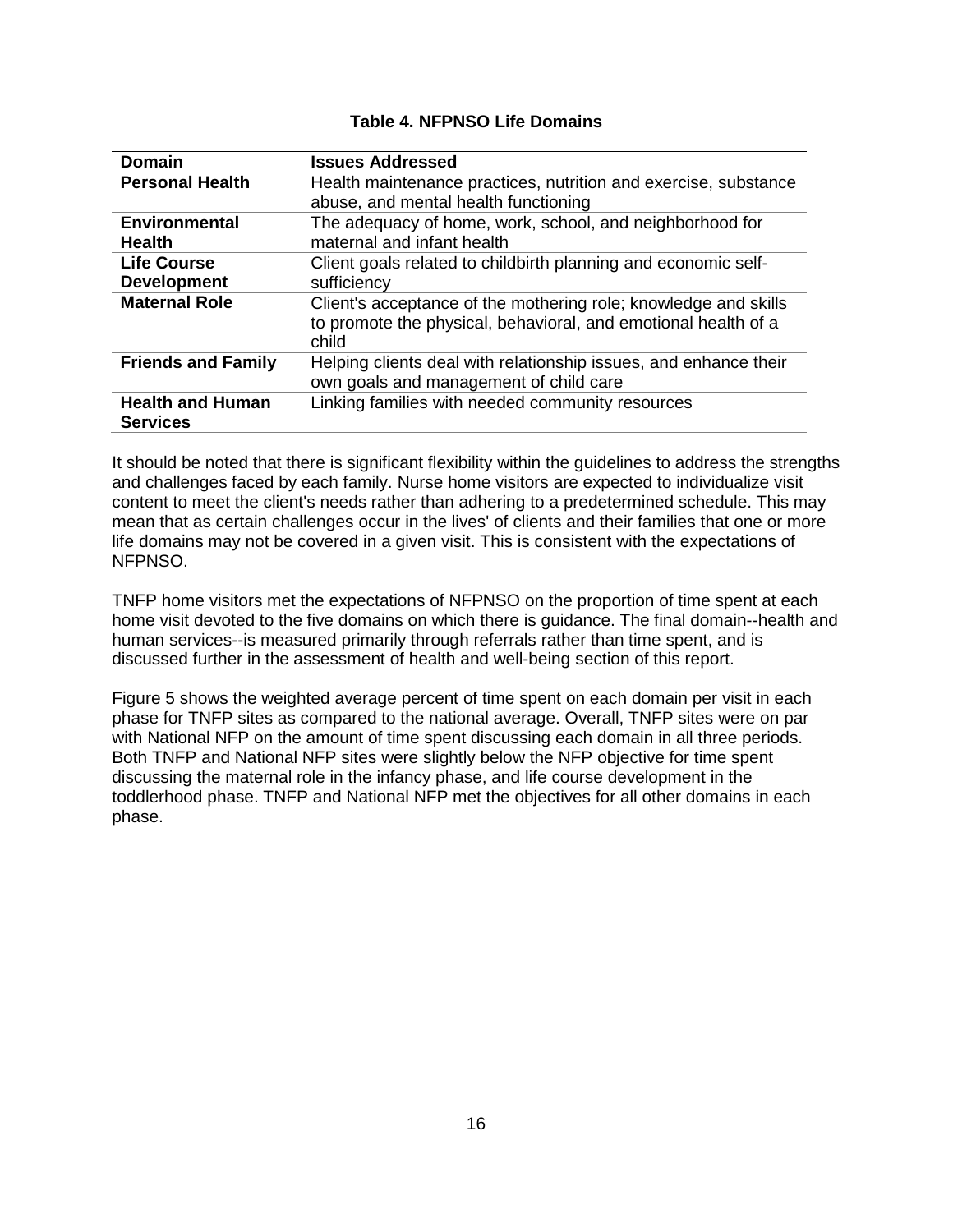

#### <span id="page-18-1"></span>**Figure 5. Average Time Spent Per Visit on Each Domain for TNFP and National NFP, Program Year 2017**

#### <span id="page-18-0"></span>*Assessment of Health and Well-Being*

One of the key services provided by nurse home visitors in the NFP program is to regularly assess the health and well-being of mothers and children participating in the program. To accurately and regularly conduct those assessments, nurse home visitors must:

- follow the visiting quidelines discussed in the previous section;
- enter the program with sufficient education to adequately assess health and well-being; and
- receive adequate training on the NFP model, theories, and structure to deliver the program in a way that facilitates formal and informal assessments of health and wellbeing.

Model elements eight, nine, and eleven address the education and training required of nurse home visitors to be able to adequately and regularly assess maternal and child health and wellbeing.

*Element 8. Nurse home visitors and nurse supervisors are registered professional nurses with a minimum of a Baccalaureate degree in nursing (BSN).* When new nurse home visitors are hired into the program, supervisors are expected to evaluate their background, levels of knowledge, skill and abilities in relation to the services provided by the NFP program. A Bachelor of Science in Nursing (BSN) degree is the standard educational background for entry into public health, and the model expects that all nurse home visitors will be licensed registered nurses with at least a BSN. For supervisors, a master's degree in nursing is preferred. In circumstances where agencies struggle to hire nurses with a BSN, NFPNSO does allow for agencies to hire experienced nurses without a BSN. When agencies do so, they are expected to support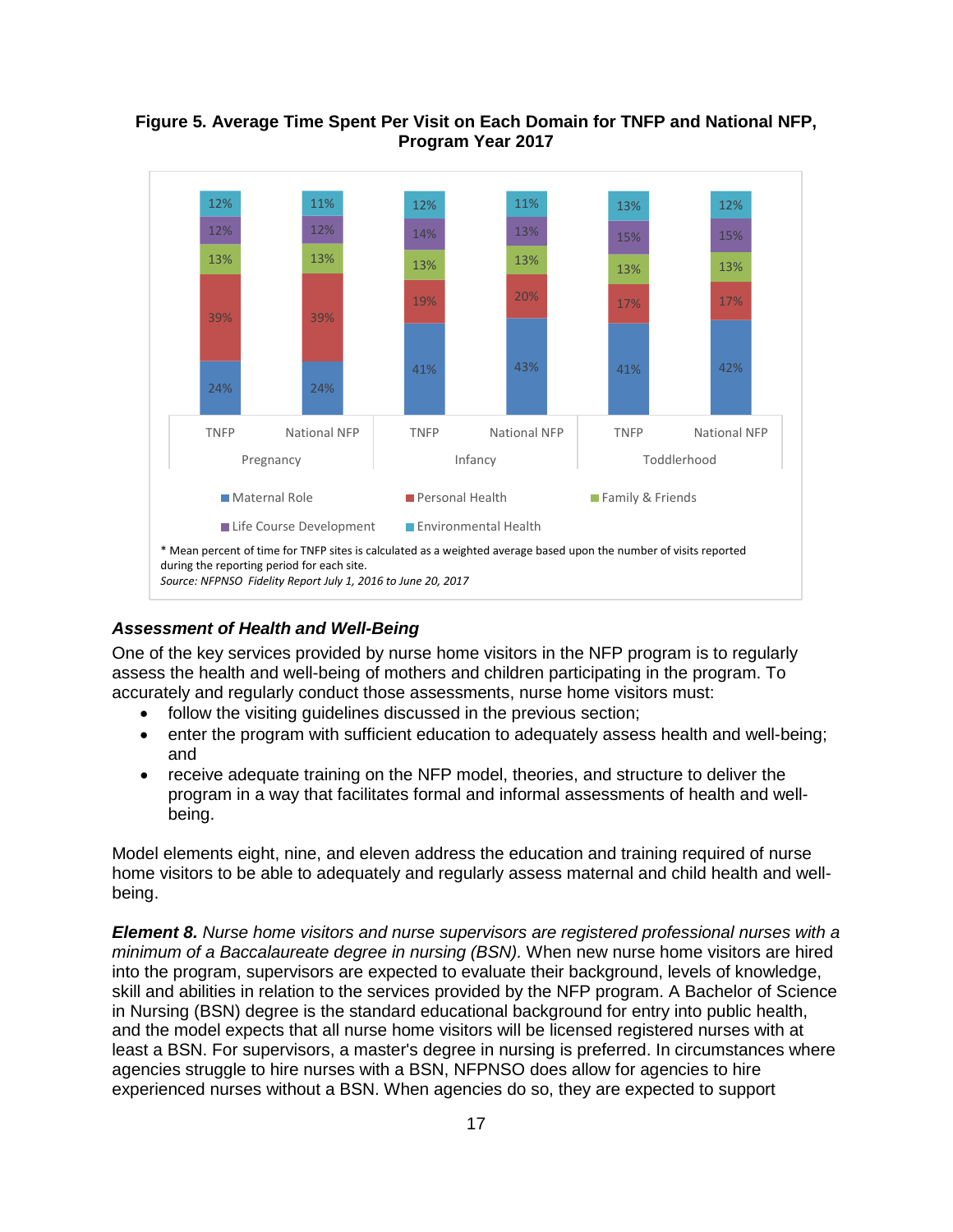professional development and encourage the nurse to complete a BSN. Sites seeking to hire non-BSN nurses are expected to consult with the state and NFPNSO on the hire.

At the end of program year 2017, all TNFP program sites were in adherence with this program element. 98 percent of TNFP nurse home visitors have a Bachelor's degree or higher in nursing, as compared to 86 percent nationally.

*Element 9. Nurse home visitors and nurse supervisors complete core educational sessions required by Nurse-Family Partnership National Service Office and deliver the intervention with fidelity to the Nurse-Family Partnership Model.* The specialized nature of the NFP program requires extensive training on the model, theories and structure to deliver the program effectively, even among the highly trained group of nurses hired to work for NFP programs. NFPNSO requires that all nursing staff complete all NFP education sessions in a timely manner, the first two of which must be complete before nurse home visitors can start visiting clients. The additional training sessions offered by NFPNSO are listed below. Two of the training sessions deal with the administration of formal assessments of child and maternal well-being, but all of the trainings feature skills and knowledge that are essential for the informal assessment of family well-being.

### **Examples of NFPNSO Training Sessions**

- Instruction on motivational interviewing
- Partners in Parenting Education (PIPE)
- Ages and Stages Questionnaire (ASQ), and Ages and Stages Questionnaire, Social Emotional Screening (ASQ-SE)
- Assessment of child health and development
- Positive parenting and care giving
- Infant cues and behaviors (Keys to Caregiving)
- Texas Health Steps modules (optional)
- The Office of the Attorney General Paternity Opportunity Program
- Identification of complications during pregnancy
- Didactic Assessment of Naturalistic Caregiver-child Experience (DANCE)

By the end of program year 2017, 86 percent of nurse home visitors at TNFP sites had completed their initial NFPNSO educational training sessions. Of the remaining 14 percent who had not completed their initial training, just over 20 percent had been employed with TNFP less than 9 months.

## <span id="page-19-0"></span>**Making a Difference for Families**

The overarching goal of Nurse-Family Partnership (NFP) programs is to intervene early in life to improve the lives of low-income children in a way that will benefit them and their communities across the life course. The introduction chapter of this report highlighted research into the longterm impacts of Nurse-Family Partnership programs. While the Texas Nurse-Family Partnership competitive grant program (TNFP) has not been in existence long enough to evaluate these long-term impacts, and such an analysis would be beyond the scope of this report, there are some short-term outcomes that can be assessed for FY2017, many of which have been associated with the positive long-term impacts that TNFP seeks to improve.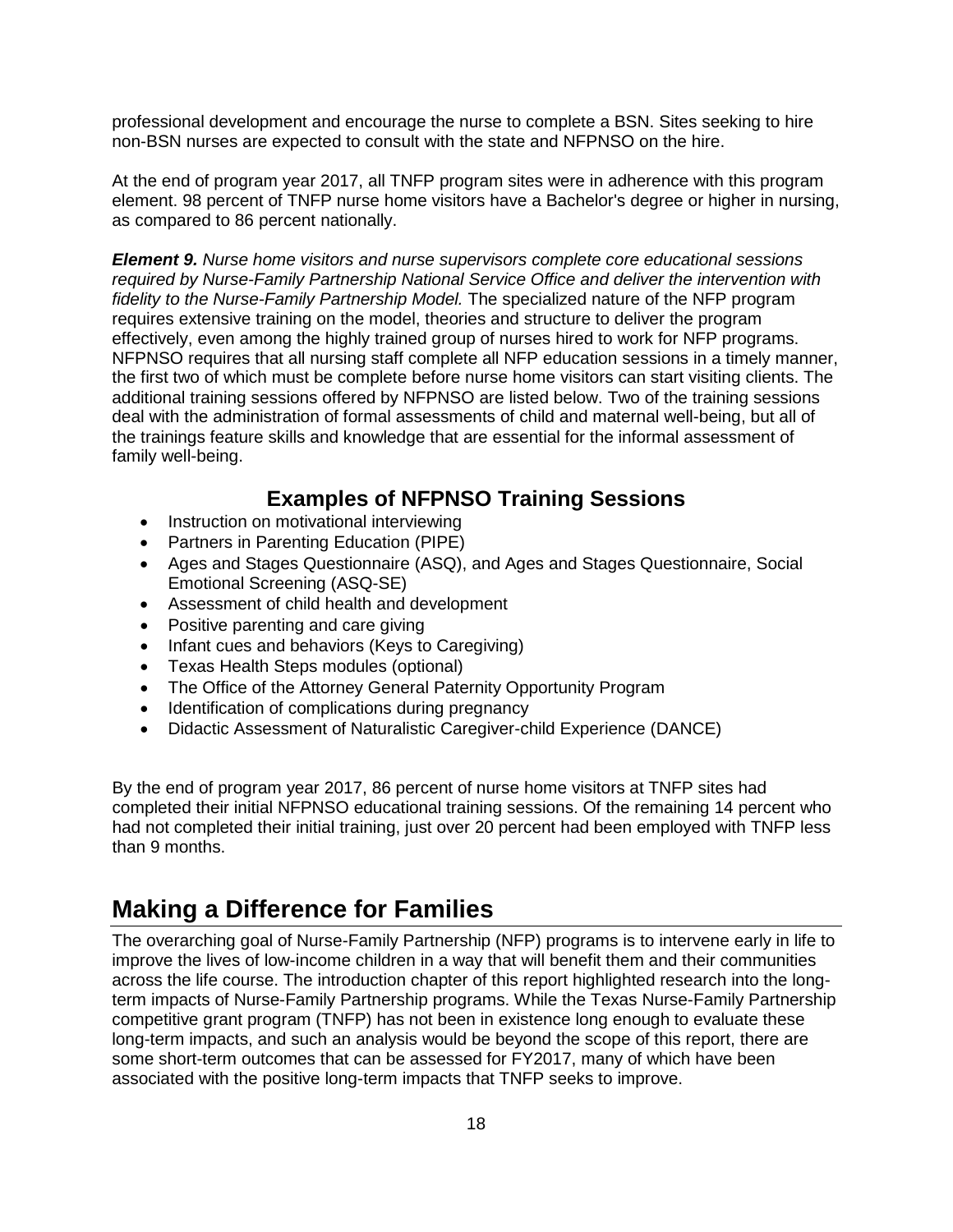### <span id="page-20-0"></span>*Establishment of Paternity*

Section 265.103, Texas Family Code requires TNFP program sites to assist clients in establishing paternity of their babies through an Acknowledgement of Paternity (AOP) form. To fulfill this requirement, TNFP helps clients understand paternity and child support services, and information on paternity establishment is provided to all clients. As mentioned in the previous section, all nurse home visitors complete the training in the Office of the Attorney General Paternity Opportunity Program as a part of their initial training. Nurse home visitors also complete an annual refresher course offered through the Office of the Attorney General and are able to complete AOP documentation should a client desire to complete it prior to their delivery.

In FY2017, 88 TNFP clients completed AOP documentation with their nurse home visitor prior to delivery. The number of clients who completed AOP documentation during their hospital stay following the birth of their child, or at a later time is not independently tracked by the TNFP program at this time. Future data matching may include this variable.

### <span id="page-20-1"></span>*Improving Pregnancy and Maternal Outcomes*

Intervening in the lives of new families at the very beginning, prior to birth can have long-lasting impacts on the health, well-being, and long-term success of children. Based on analysis of FY2017 data, TNFP programs appear to be associated with improved short-term outcomes that have an impact on long-term health and well-being.

#### **Preterm Births**

Preterm births are an important risk factor for future child health and well-being and family wellbeing across the life course. Babies born preterm have greater mortality rates than full term infants and are at a higher risk for a number of health problems at birth and later in life.<sup>[vii](#page-27-7)</sup> Preterm births add an economic and emotional burden on families, and families with preterm babies are at a higher risk for child maltreatment. Preterm birth is also costly to society--the Institute of Medicine estimates that the cost of preterm births to the United States was over \$26 billion annually.<sup>[viii](#page-27-8)</sup> Of the babies born to clients who enrolled in TNFP in Fiscal Year 2017, 13.7 percent were born preterm, slightly exceeding PEI's goal of less than 13 percent. It should be noted that there was wide variation across sites on this outcome, with sites ranging from 0 percent to 29.7 percent pre-term births, with the data driven mostly by the demographic characteristics of clients and number of multiple births served by each site.

#### **Breastfeeding**

TNFP sites not only work to reduce risk factors for child maltreatment and poor overall health and well-being, they also seek to increase protective factors that help families thrive. Breastfeeding is an important protective factor. Breastfeeding has been associated with decreased risk of infections, asthma, and other health conditions for children and decreased risks of breast cancer in mothers. It's also associated with increased parental bonding and decreased risk of child maltreatment.<sup>[ix](#page-27-9)</sup>

Increasing breastfeeding rates among clients is a key goal of TNFP for ensuring positive family health and well-being far into the future. Of the 601 children who reached age 6 through 12 months in fiscal year 2017, 27 percent were still receiving breastmilk at six-months, exceeding PEI's goal of 15 percent and the 12.4 percent of mothers in the reference group, unmarried mothers from the Te[x](#page-27-10)as subset of the Fragile Families study.<sup>x</sup>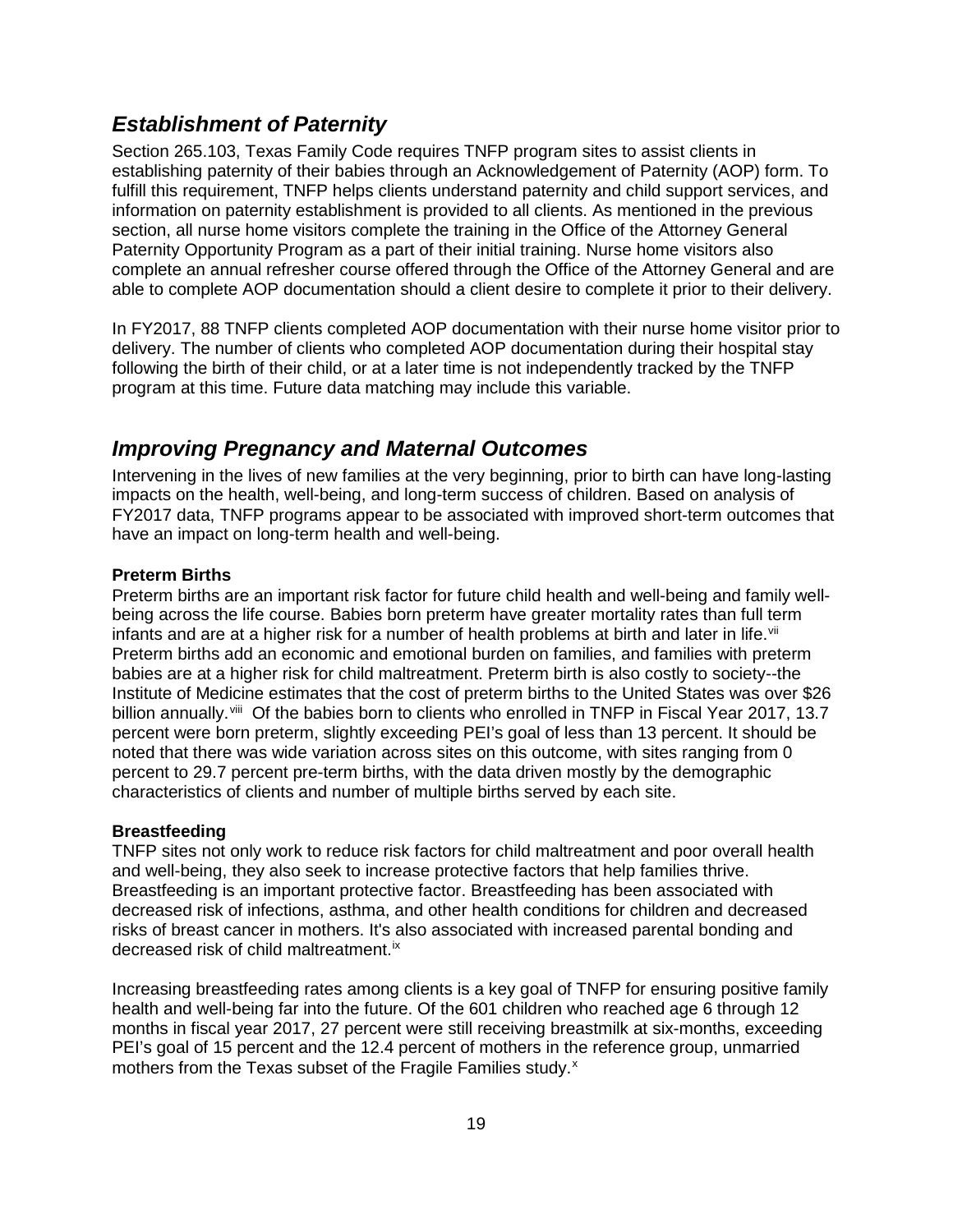#### **Well-Child Visits**

Annually, the American Academy of Pediatrics publishes a recommended schedule of well-child visits for children from newborn to 21 years old. This periodicity schedule is meant to serve as a minimum for each age group, assuming children are "Receiving competent parenting, have no manifestations of any important health problems, and are growing and developing in a satisfactory fashion."<sup>[xi](#page-27-11)</sup> Well-child visits are meant to establish a child with a medical home, assess child physical, mental, social, and behavioral development, and provide screenings and preventive medicine.

In FY2017, 59 percent of TNFP children received their last recommended well-child visit. There was significant variation across sites, ranging from 39 percent at one site to 78 percent at another. In general, sites with the lowest performance on this outcome measure were in rural areas, suggesting that resource availability may limit some sites' availability to meet the target for this measure. In FY2017, PEI set an ambitious target of 80 percent of children receiving their last recommended well-child visit. PEI will continue to work with TNFP sites to increase the number of children who receive well-child visits.

#### **Early Language and Literacy**

Significant variation exists in the amount and duration of early literacy activities across home environments. By age three, children in the lowest income families hear about 30 million fewer words than children in the highest income families. <sup>[xii](#page-27-12) [xiii](#page-27-13)</sup>By the time low-income children enter kindergarten, they are already behind the learning curve. Research on NFP has shown that participation in the program can positively impact early childhood literacy, with effects lasting into grade  $3.^{\text{xiv}}$  $3.^{\text{xiv}}$  $3.^{\text{xiv}}$ 

One way that NFP can increase early language and literacy is by encouraging families to read to, sing songs, or tell stories to their children. PEI set an ambitious goal of 80 percent of families engaged in the above activities with their child 7 days a week, six months after birth (or after enrollment for programs that enroll children after birth). In FY2017, 52 percent of NFP children met that goal, fewer than the 80 percent target. PEI will continue to work with sites to improve performance on that indicator and encourage more families to engage in literacy activities with their children daily.

#### **Caregiver Self-Sufficiency**

Children who grow up in poverty face challenges across the life course. While the primary function of NFP is to improve health incomes for prenatal mothers and young children, family self-sufficiency is important for children's long-term development. Research from the field of developmental neurobiology suggests that the most important time to increase family income and improve self-sufficiency to improve child development is during early childhood.<sup>[xv](#page-27-15)</sup>

In FY2017, 51 percent of primary caregivers exited NFP either working or in school. At the beginning of the year, PEI set an ambitious goal of 60 percent, and six sites met or exceeded the goal. Many of the sites that did not meet the overall goal had very few exits in the fiscal year. PEI will continue to work with TNFP sites to build connections with employment and education resources to help our clients exit the program self-sufficient.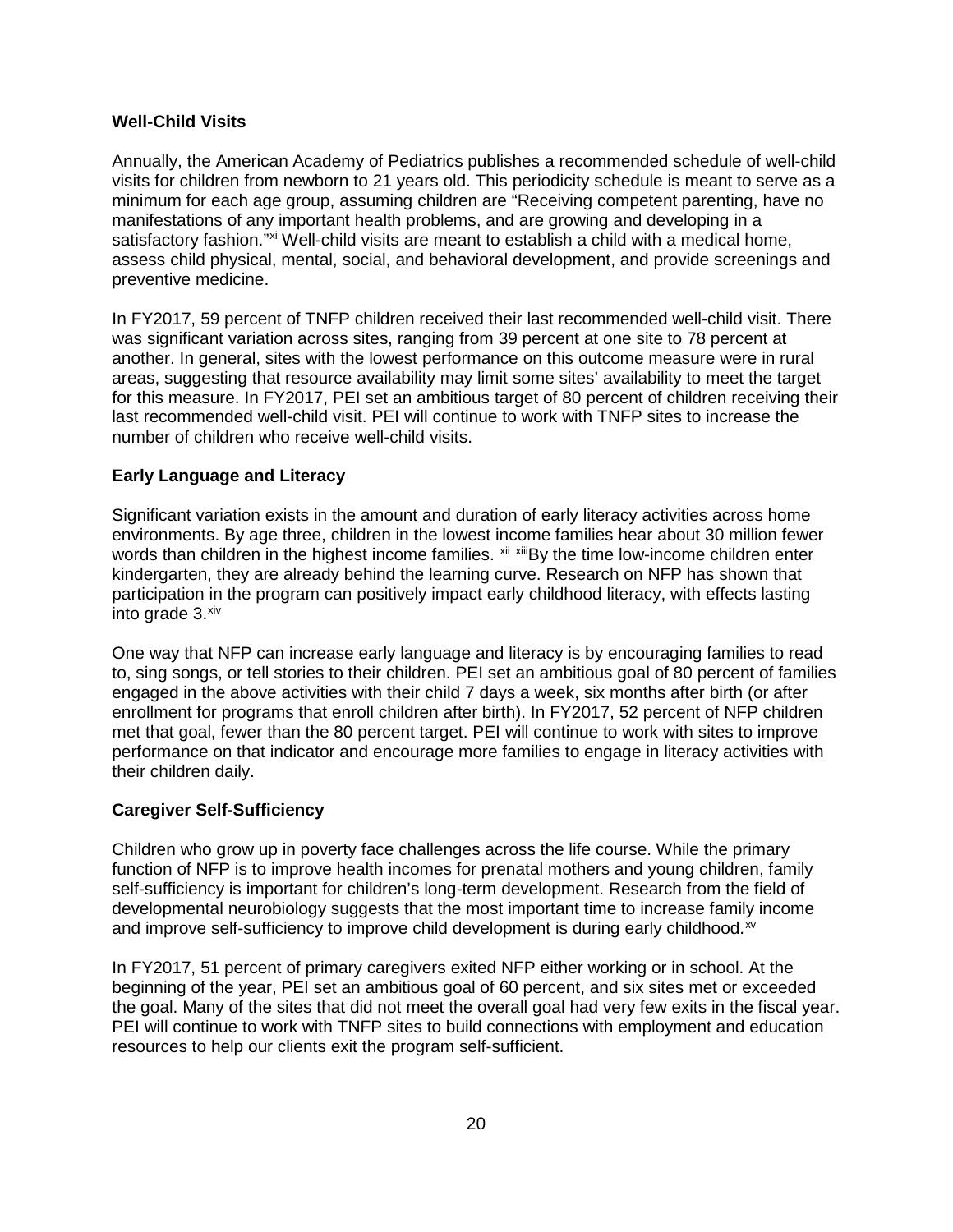<span id="page-22-0"></span>

**Figure 6: TNFP Outcomes by the Numbers, FY 2017**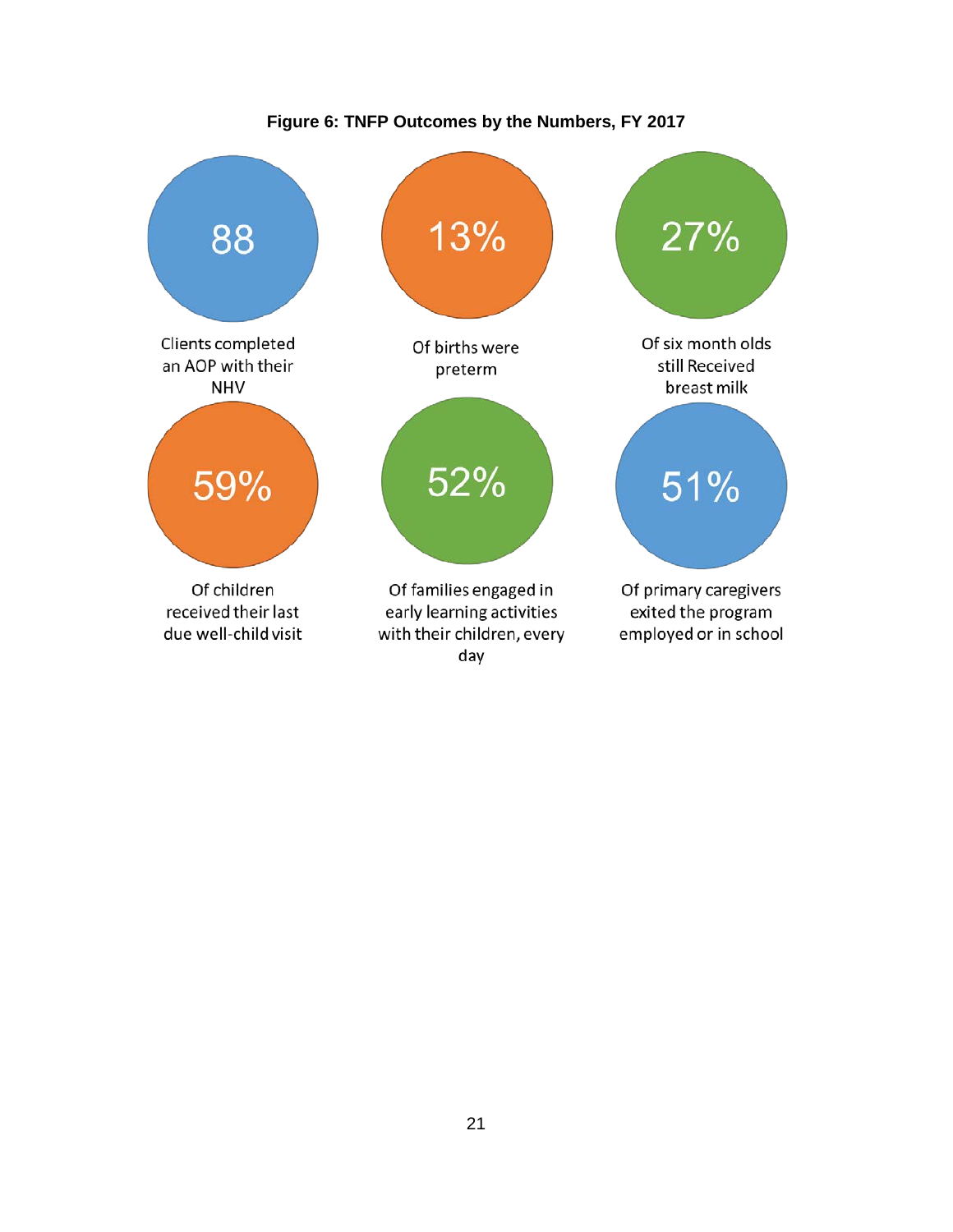## <span id="page-23-0"></span>**The Future of TNFP**

This report highlights how the Texas Nurse Family Partnership program (TNFP) is working in atrisk communities across the state to increase the health and well-being of low-income, first time mothers and their children. TNFP sites serve a diverse population across the state of Texas, are implementing the NFP model with fidelity across all elements, and continue to improve outcomes for mothers, families, and children. The work done by TNFP in FY2017 is predicted to have positive impacts on the lives of families served by the program and their communities for years to come.

With the additional \$5 million appropriated for FY2018-2019 biennium, NFP services will be expanded in the following areas: Corpus Christi, Waco, San Antonio, Austin, Port Arthur and Houston. The new funding will provide services for 475 families. This includes an increase of 275 families from FY2017 and additionally restores one federally funded program that was impacted by the reduction in federal funds. Minimal additional infrastructure funds will be provided to El Paso and Laredo to attempt to increase staff retention and enhance program quality. Programs participating in the expansion process will continue to leverage external resources for Nurse-Family Partnership.

PEI will continue to demonstrate its commitment to TNFP by providing support, technical assistance, and learning opportunities to nurse supervisors and nurse home visitors. For the first time, the FY2018 Partners in Prevention Conference included sessions that qualified for Continuing Nursing Education Credits. This helped ensure that the attendees from our Nurse Family Partnership programs received professional development that served their unique needs. PEI will strive to continue to offer sessions that support nurse home visitors in serving Texas mothers and families.

The TNFP application, an electronic charting application created by PEI, was piloted by two sites in FY2017 and will be maintained and expanded in FY2018. For communities that lack their own electronic charting application, the TNFP app was designed to streamline the charting process, reduce the paperwork burden, and allow the nurse home visitor to optimize their time spent with clients.

FY2018 and FY2019 will also see new attempts at data collection, management, and analysis at NFP and at PEI. As part of the merger, the research and evaluation team at PEI is continuing work with our evaluators to pilot new outcomes survey tools with the federally funded and HOPES program home visiting sites. These tools are designed to better capture data related to family and child outcomes that are impacted by participation in TNFP. PEI is also working with TNFP and other Texas Home Visiting programs to expand the PEI Reporting System (PEIRS) and integrate their data needs with the unique requirements they bring into the system. This will finalize the merger between PEI and THV and give us the ability to talk about NFP across funding streams for the first time. This project is scheduled for completion in early FY2019.

Data collection and management changes are coming to NFP, as well. In spring of 2018, NFP's National Service Office is switching from Efforts to Outcomes to a custom designed system. The new system will provide additional functionality to assume that the data collected by NFP is valid and reliable. As part of the transition, NFP will be auditing and quality checking all of their data to ensure that the data moving into the new system is accurate. TNFP and PEI will be supporting this transition by serving as pilot testers and providing feedback.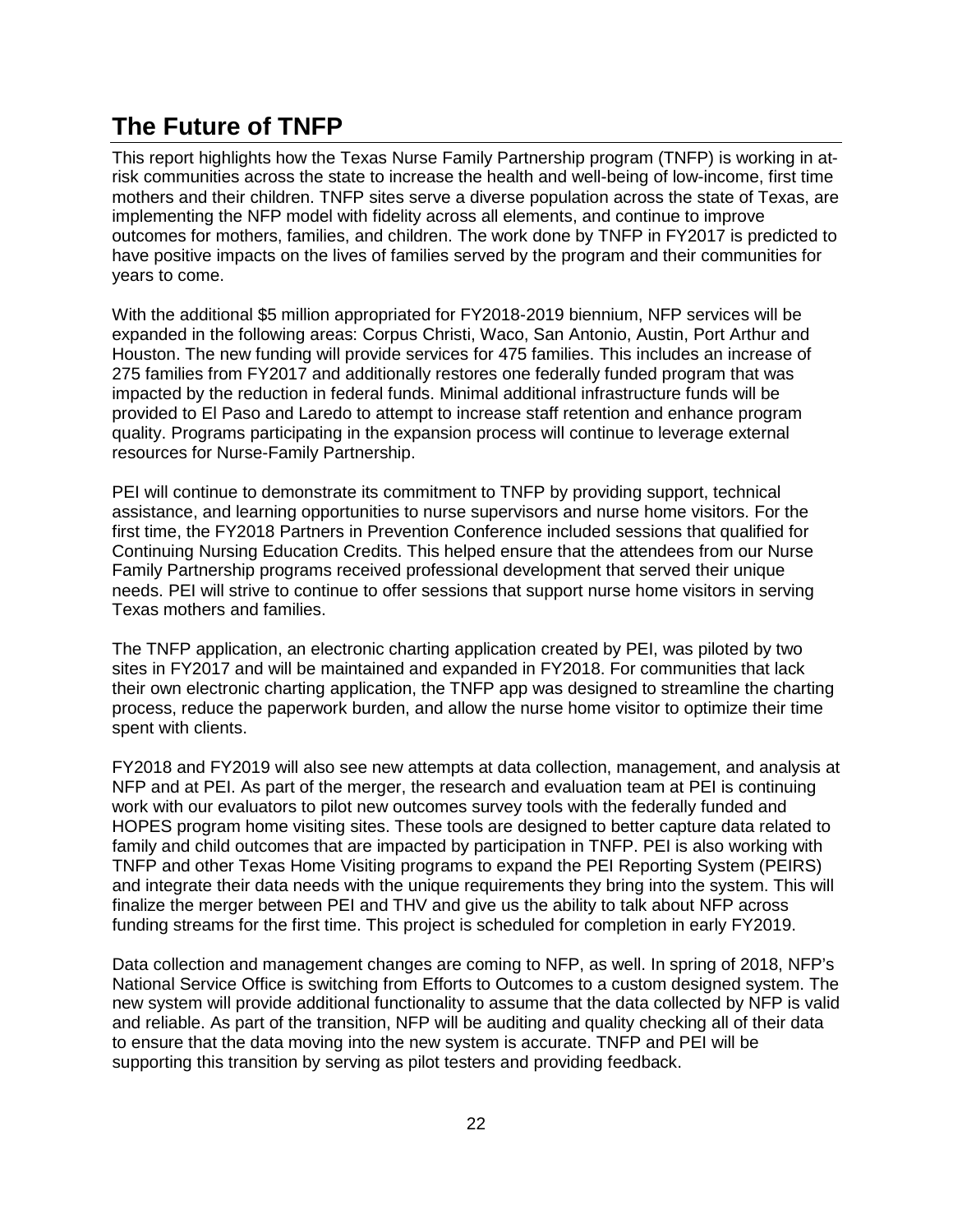The multiple data transitions that TNFP will be engaging in during FY2018 provide a unique opportunity to emphasize continuous quality improvement with our sites and build a culture of data-informed learning and action. The Texas Home Visiting application has been updated to include state funded THV programs in FY2018, allowing PEI and TNFP staff to work together to continuously review outcomes, promote interventions that work to improve outcomes, and explore root causes when they fall short. This increased capacity, along with the increases in resources and data system capability will ensure that TNFP can continue to serve Texas mothers and children with quality and fidelity into FY2018 and beyond.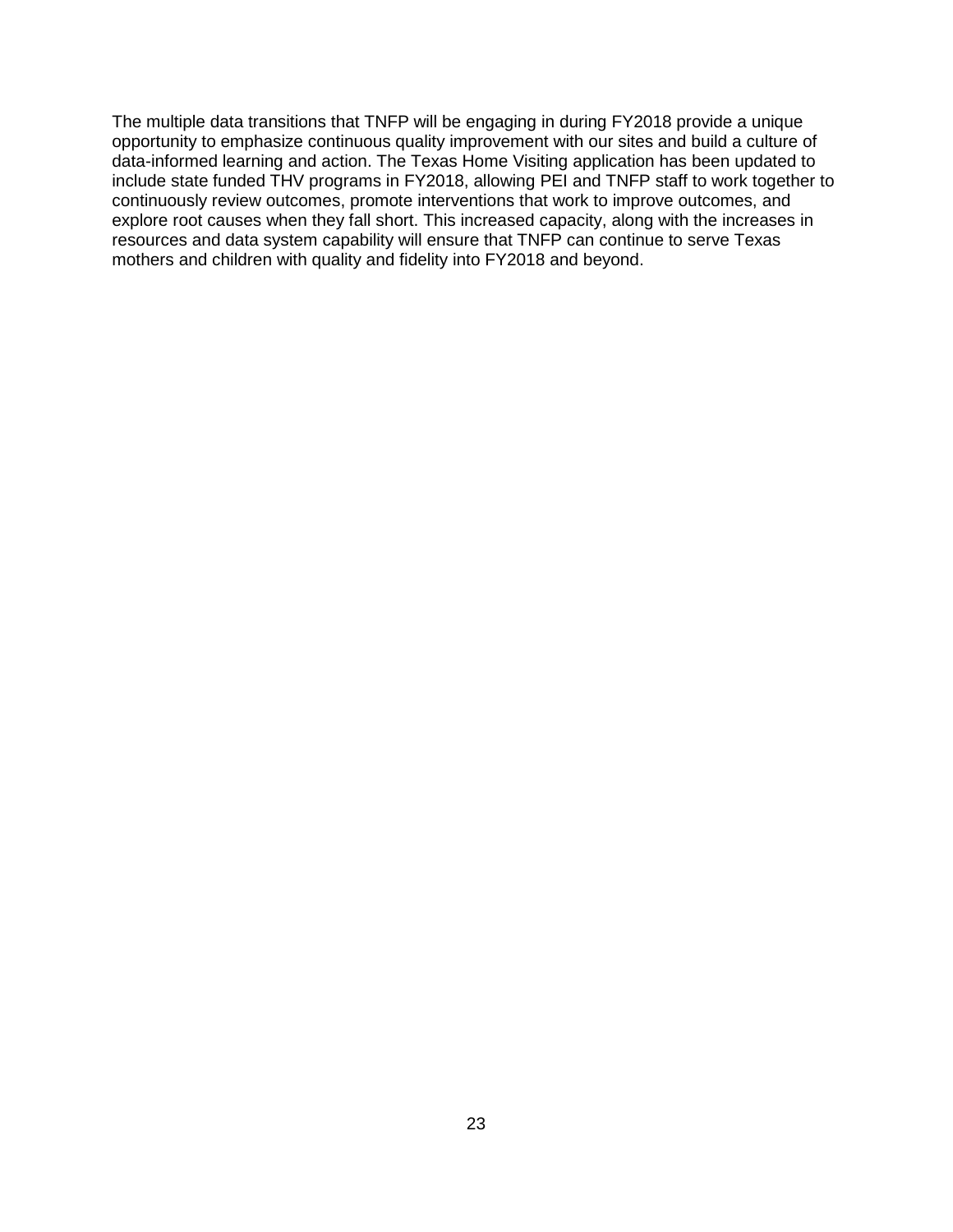#### <span id="page-25-0"></span>**Appendix: NFP Model Elements**

#### *Clients*

- **Element 1:** Client participates voluntarily in the Nurse-Family Partnership program.
- **Element 2:** Client is a first-time mother.
- **Element 3:** Client meets low-income criteria at intake.
- **Element 4:** Client is enrolled in the program early in her pregnancy and receives her first home visit by no later than the end of week 28 of pregnancy.

#### *Intervention Context*

- **Element 5:** Client is visited one-to-one, one nurse home visitor to one first-time mother or family.
- **Element 6:** Client is visited in her home as defined by the client, or in a location of the client's choice.
- **Element 7:** Client is visited throughout her pregnancy and the first two years of her child's life in accordance with the standard NFP visit schedule or an alternative visit schedule agreed upon between the client and nurse.

#### *Expectations of Nurses and Supervisors*

- **Element 8:** Nurse home visitors and nurse supervisors are registered professional nurses with a minimum of a baccalaureate degree in nursing.
- **Element 9:** Nurse home visitors, and nurse supervisors participate in and complete all education required by the NFP NSO. In addition, a minimum of one current NFP administrator participates in and completes the Administration Orientation required by NFP NSO.

#### **Application of the Intervention**

- **Element 10:** Nurse home visitors, use professional knowledge, nursing judgment, nursing skills, screening tools and assessments, frameworks, guidance and the NFP Visit-to-Visit Guidelines to individualize the program to the strengths and risks of each family and apportion time across the defined program domains.
- **Element 11:** Nurse home visitors and supervisors apply nursing theory, nursing process and nursing standards of practice to their clinical practice and the theoretical framework that underpins the program, emphasizing Self-Efficacy, Human Ecology and Attachment theories, through current clinical methods.
- **Element 12:** A full-time nurse home visitor carries a caseload of 25 or more active clients.

#### *Reflection and Clinical Supervision*

- **Element 13:** NFP agencies are required to employ at all times a NFP nurse supervisor.
- **Element 14:** Nurse supervisors provide nurse home visitors clinical supervision with reflection, demonstrate integration of the theories, and facilitate professional development essential to the nurse home visitor role through specific supervisory activities including oneto-one clinical supervision, case conferences, team meetings, and field supervision.

#### **Program Monitoring and Use of Data**

• **Element 15:** Nurse home visitors and nurse supervisors collect data as specified by the Nurse-Family Partnership National Service Office and ensure that it is accurately entered into the NFP data collection system in a timely manner. Element 15a: NFP nurse home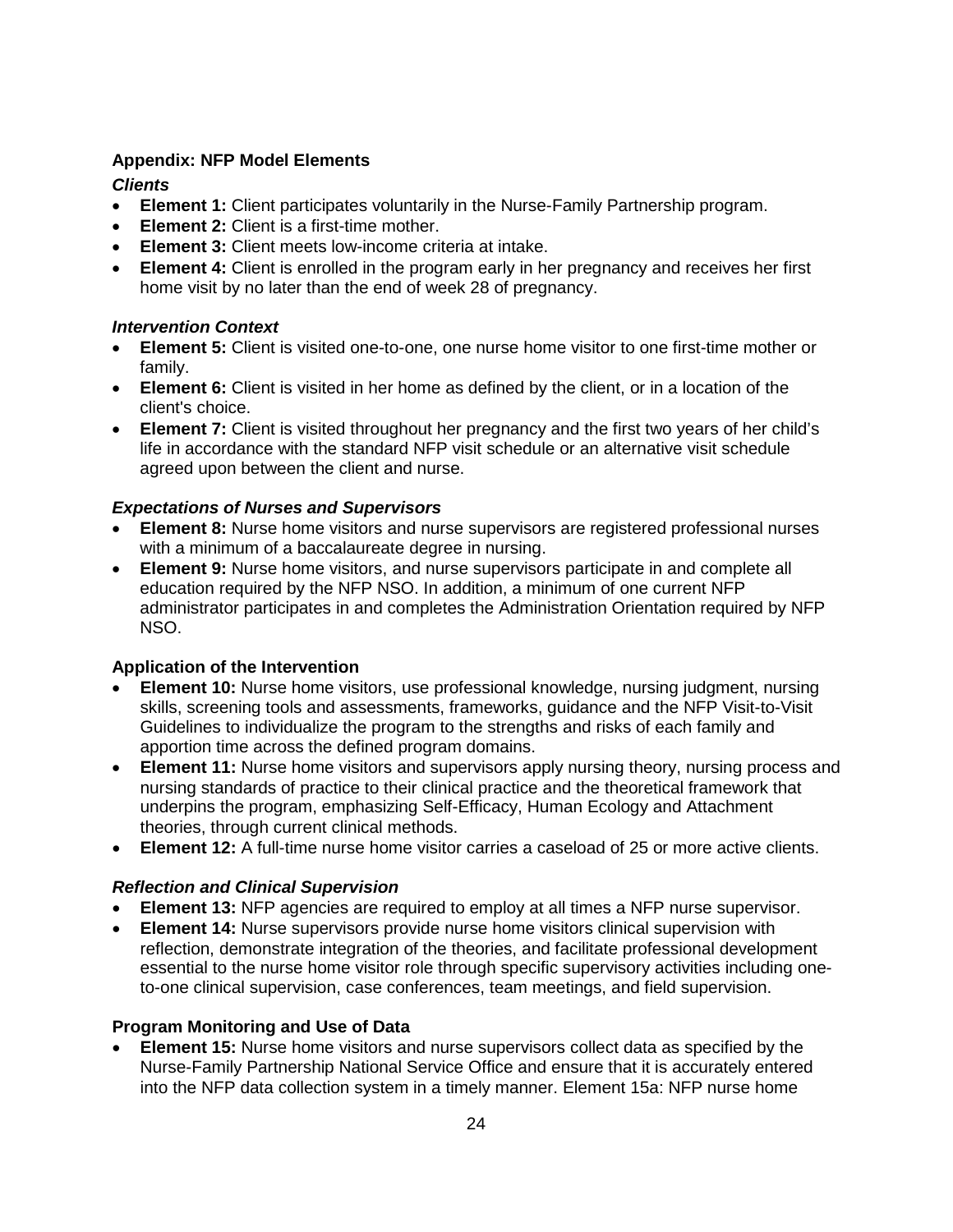visitors and supervisors use data and NFP reports to assess and guide program Implementation, enhance program quality and demonstrate program fidelity and inform clinical practice and supervision.

#### *Agency*

- **Element 16:** A Nurse-Family Partnership Implementing Agency is located in and operated by an organization known in the community for being a successful provider of prevention services to low-income families.
- **Element 17:** A Nurse-Family Partnership Implementing Agency convenes a long-term community advisory board that meets at least quarterly to implement a community support system to the program and to promote program quality and sustainability.
- **Element 18:** Adequate support and structure shall be in place to support nurse home visitors and nurse supervisors to implement the program and to assure that data are accurately entered into the database in a timely manner.